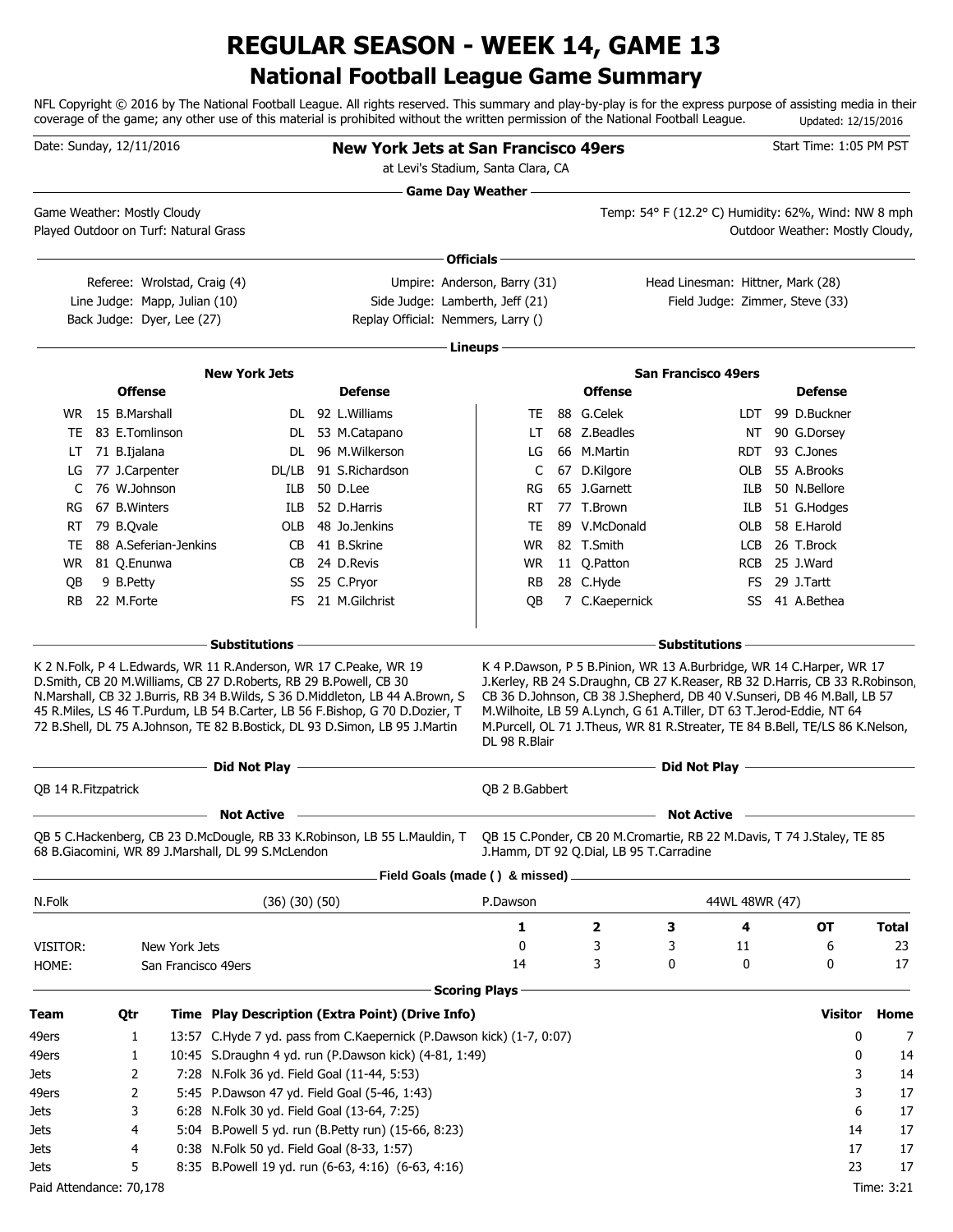# **Final Individual Statistics**

|                                              |           | <b>New York Jets</b> |            |              |                 |              |             |                       |                     |                  |                        |           | <b>San Francisco 49ers</b> |              |             |                |                |             |
|----------------------------------------------|-----------|----------------------|------------|--------------|-----------------|--------------|-------------|-----------------------|---------------------|------------------|------------------------|-----------|----------------------------|--------------|-------------|----------------|----------------|-------------|
| <b>RUSHING</b>                               |           |                      | <b>ATT</b> | <b>YDS</b>   | <b>AVG</b>      |              | LG          | TD                    | <b>RUSHING</b>      |                  |                        |           |                            | <b>ATT</b>   | <b>YDS</b>  | <b>AVG</b>     | LG             | <b>TD</b>   |
| <b>B.Powell</b>                              |           |                      | 29         | 145          | 5.0             |              | 19          | 2                     | C.Hyde              |                  |                        |           |                            | 17           | 193         | 11.4           | 47             | 0           |
| <b>B.Petty</b>                               |           |                      | 4          | 19           | 4.8             |              | 9           | 0                     | S.Draughn           |                  |                        |           |                            | 7            | 32          | 4.6            | 11             | 1           |
| R.Anderson                                   |           |                      | 2          | 12           | 6.0             |              | 13          | 0                     | C.Kaepernick        |                  |                        |           |                            | 3            | 23          | 7.7            | 13             | 0           |
| M.Forte                                      |           |                      | 3          | 8            | 2.7             |              | 6           | 0                     |                     |                  |                        |           |                            |              |             |                |                |             |
| <b>B.Wilds</b>                               |           |                      | 2          | 4            | 2.0             |              | 2           | 0                     |                     |                  |                        |           |                            |              |             |                |                |             |
| Total                                        |           |                      | 40         | 188          | 4.7             |              | 19          | 2                     | Total               |                  |                        |           |                            | 27           | 248         | 9.2            | 47             | 1           |
| <b>PASSING</b>                               | ATT       | <b>CMP</b>           | <b>YDS</b> | <b>SK/YD</b> | TD              | LG           | IN          | RT                    | <b>PASSING</b>      |                  |                        | ATT       | <b>CMP</b>                 | <b>YDS</b>   | SK/YD TD    |                | ΙN<br>LG       | <b>RT</b>   |
| <b>B.Petty</b>                               | 35        | 23                   | 257        | 6/41         | 0               | 40           | 1           | 75.5                  | C.Kaepernick        |                  |                        | 26        | 15                         | 133          | 2/17        | 1              | 30<br>0        | 84.3        |
| Total                                        | 35        | 23                   | 257        | 6/41         | 0               | 40           | 1           | 75.5                  | <b>Total</b>        |                  |                        | 26        | 15                         | 133          | 2/17        | 1              | 30<br>0        | 84.3        |
| <b>PASS RECEIVING</b>                        |           | <b>TAR</b>           | <b>REC</b> | <b>YDS</b>   | <b>AVG</b>      |              | LG          | TD                    |                     |                  | <b>PASS RECEIVING</b>  |           | <b>TAR</b>                 | <b>REC</b>   | <b>YDS</b>  | <b>AVG</b>     | LG             | <b>TD</b>   |
| R.Anderson                                   |           | 11                   | 6          | 99           | 16.5            |              | 40          | 0                     | J.Kerley            |                  |                        |           | 8                          | 5            | 50          | 10.0           | 27             | 0           |
| <b>B.Powell</b>                              |           | 5                    | 5          | 34           | 6.8             |              | 10          | 0                     | Q.Patton            |                  |                        |           | 6                          | 4            | 31          | 7.8            | 19             | 0           |
| A.Seferian-Jenkins                           |           | 3                    | 3          | 35           | 11.7            |              | 14          | 0                     | <b>B.Bell</b>       |                  |                        |           | 2                          | 1            | 30          | 30.0           | 30             | 0           |
| <b>B.Marshall</b>                            |           | 5                    | 3          | 33           | 11.0            |              | 20          | 0                     | C.Harper            |                  |                        |           | 5                          | 1            | 8           | 8.0            | 8              | 0           |
| Q.Enunwa                                     |           | 7                    | 3          | 29           | 9.7             |              | 16          | 0                     | C.Hyde              |                  |                        |           | 1                          | 1            | 7           | 7.0            | 7              | 1           |
| <b>B.Bostick</b>                             |           | 2                    | 2          | 17           | 8.5             |              | 14          | 0                     | R.Streater          |                  |                        |           | 1                          | 1            | 7           | 7.0            | $\overline{7}$ | 0           |
| C.Peake                                      |           | $\overline{2}$       | 1          | 10           | 10.0            |              | 10          | 0                     | G.Celek             |                  |                        |           | 1                          | 1            | 5           | 5.0            | 5              | 0           |
|                                              |           |                      |            |              |                 |              |             |                       | S.Draughn           |                  |                        |           | 1                          | 1            | $-5$        | $-5.0$         | $-5$           | 0           |
|                                              |           |                      |            |              |                 |              |             |                       | T.Smith             |                  |                        |           | 1                          | 0            | 0           | 0.0            | 0              | 0           |
| Total                                        |           | 35                   | 23         | 257          | 11.2            |              | 40          | 0                     | Total               |                  |                        |           | 26                         | 15           | 133         | 8.9            | 30             | 1           |
| <b>INTERCEPTIONS</b>                         |           |                      | <b>NO</b>  | <b>YDS</b>   | <b>AVG</b>      |              | LG          | TD                    |                     |                  | <b>INTERCEPTIONS</b>   |           |                            | <b>NO</b>    | <b>YDS</b>  | <b>AVG</b>     | LG             | <b>TD</b>   |
|                                              |           |                      |            |              |                 |              |             |                       | J.Ward              |                  |                        |           |                            | 1            | 8           | 8.0            | 8              | 0           |
| <b>Total</b>                                 |           |                      | 0          | 0            | 0               |              | 0           | 0                     | Total               |                  |                        |           |                            | 1            | 8           | 8.0            | 8              | 0           |
| <b>PUNTING</b>                               | <b>NO</b> | <b>YDS</b>           | <b>AVG</b> | <b>NET</b>   | TВ              |              | <b>IN20</b> | LG                    | <b>PUNTING</b>      |                  |                        | <b>NO</b> | <b>YDS</b>                 | <b>AVG</b>   | <b>NET</b>  | TВ             | <b>IN20</b>    | LG          |
| L.Edwards                                    | 6         | 237                  | 39.5       | 37.8         | 0               |              | 4           | 54                    | <b>B.Pinion</b>     |                  |                        | 6         | 239                        | 39.8         | 39.8        | 0              | 1              | 46          |
| <b>Total</b>                                 | 6         | 237                  | 39.5       | 37.8         | 0               |              | 4           | 54                    | Total               |                  |                        | 6         | 239                        | 39.8         | 39.8        | 0              | 1              | 46          |
| <b>PUNT RETURNS</b>                          |           | <b>NO</b>            | <b>YDS</b> | <b>AVG</b>   | <b>FC</b>       |              | LG          | TD                    | <b>PUNT RETURNS</b> |                  |                        |           | <b>NO</b>                  | <b>YDS</b>   | <b>AVG</b>  | <b>FC</b>      | LG             | <b>TD</b>   |
| N.Marshall                                   |           | 1                    | 0          | 0.0          | 3               |              | 0           | 0                     | J.Kerley            |                  |                        |           | $\mathbf{1}$               | 10           | 10.0        | 5              | 10             | 0           |
| [DOWNED]                                     |           | 2                    | 0          | 0.0          | 0               |              | 0           | $\mathbf 0$           |                     |                  |                        |           |                            |              |             |                |                |             |
| Total                                        |           | 1                    | 0          | 0.0          |                 | 3            | 0           | 0                     | Total               |                  |                        |           | 1                          | 10           | 10.0        | 5              | 10             | 0           |
| <b>KICKOFF RETURNS</b>                       |           | <b>NO</b>            | <b>YDS</b> | AVG          | FC              |              | LG          | TD                    |                     |                  | <b>KICKOFF RETURNS</b> |           | <b>NO</b>                  | <b>YDS</b>   | <b>AVG</b>  | FC             | LG             | TD          |
| N.Marshall                                   |           | 3                    | 60         | 20.0         |                 | 0            | 24          | $\mathbf{0}$          | J.Shepherd          |                  |                        |           | $\mathbf{1}$               | 20           | 20.0        | 0              | 20             | 0           |
| [OUT OF BOUNDS]                              |           | $\mathbf{1}$         | 0          | 0.0          |                 | 0            | 0           | $\mathbf{0}$          | [TOUCHBACK]         |                  |                        |           | 5                          | 0            | 0.0         | 0              | 0              | $\mathbf 0$ |
| Total                                        |           | 3                    | 60         | 20.0         |                 | 0            | 24          | 0                     | Total               |                  |                        |           | $\mathbf{1}$               | 20           | 20.0        | 0              | 20             | 0           |
| <b>New York Jets</b>                         |           |                      |            |              |                 |              |             |                       |                     |                  |                        |           |                            |              |             |                |                |             |
| <b>FUMBLES</b>                               |           |                      |            |              | <b>FUM LOST</b> |              |             | <b>OWN-REC YDS TD</b> |                     |                  | <b>FORCED</b>          |           | <b>OPP-REC</b>             | <b>YDS</b>   | TD          | <b>OUT-BDS</b> |                |             |
| Total                                        |           |                      |            | $\mathbf{0}$ |                 | $\mathbf 0$  |             | 0                     | $\mathbf 0$         | $\mathbf 0$      | $\mathbf{0}$           |           | $\mathbf 0$                | $\mathbf{0}$ | $\mathbf 0$ |                | $\mathbf{0}$   |             |
| <b>San Francisco 49ers</b><br><b>FUMBLES</b> |           |                      |            |              | <b>FUM LOST</b> |              |             |                       |                     |                  | OWN-REC YDS TD FORCED  |           | <b>OPP-REC</b>             | <b>YDS</b>   | TD          | <b>OUT-BDS</b> |                |             |
| Total                                        |           |                      |            | 0            |                 | $\mathbf{0}$ |             | 0                     | $\mathbf 0$         | $\boldsymbol{0}$ | $\mathbf 0$            |           | 0                          | 0            | $\mathbf 0$ |                | 0              |             |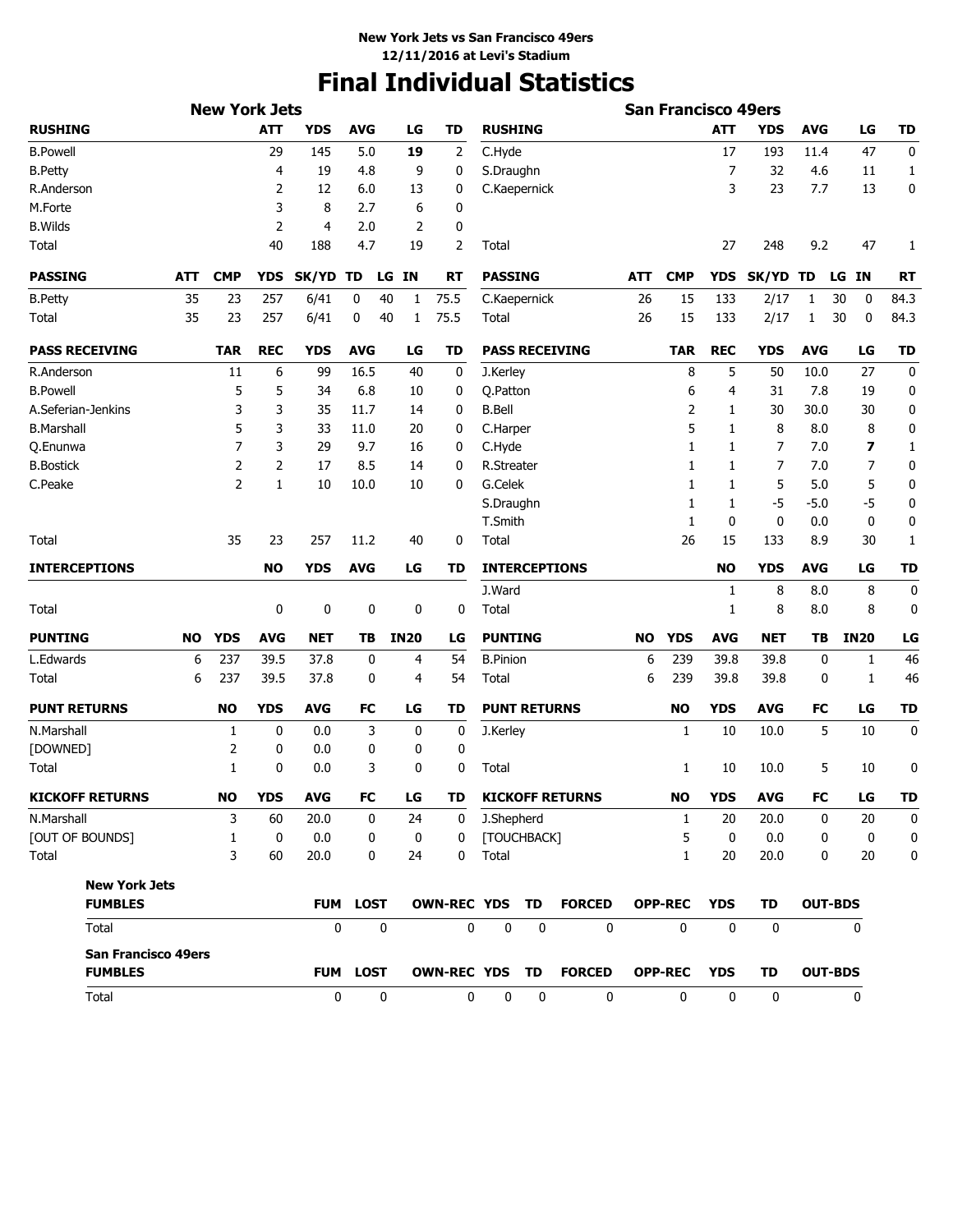# **Final Team Statistics**

|                                                      | <b>Visitor</b> | Home          |
|------------------------------------------------------|----------------|---------------|
|                                                      | <b>Jets</b>    | 49ers         |
| <b>TOTAL FIRST DOWNS</b>                             | 24             | 17            |
| By Rushing                                           | 13             | 11            |
| By Passing                                           | 11             | 5             |
| By Penalty                                           | $\mathbf 0$    | 1             |
| THIRD DOWN EFFICIENCY                                | 8-18-44%       | 2-12-17%      |
| <b>FOURTH DOWN EFFICIENCY</b>                        | 1-1-100%       | $0 - 1 - 0%$  |
| <b>TOTAL NET YARDS</b>                               | 404            | 364           |
| Total Offensive Plays (inc. times thrown passing)    | 81             | 55            |
| Average gain per offensive play                      | 5.0            | 6.6           |
| <b>NET YARDS RUSHING</b>                             | 188            | 248           |
| <b>Total Rushing Plays</b>                           | 40             | 27            |
| Average gain per rushing play                        | 4.7            | 9.2           |
| Tackles for a loss-number and yards                  | $4-6$          | $1 - 1$       |
| <b>NET YARDS PASSING</b>                             | 216            | 116           |
| Times thrown - yards lost attempting to pass         | 6-41           | 2-17          |
| Gross yards passing                                  | 257            | 133           |
| <b>PASS ATTEMPTS-COMPLETIONS-HAD INTERCEPTED</b>     | $35 - 23 - 1$  | $26 - 15 - 0$ |
| Avg gain per pass play (inc.# thrown passing)        | 5.3            | 4.1           |
| <b>KICKOFFS Number-In End Zone-Touchbacks</b>        | $6 - 5 - 5$    | $4 - 0 - 0$   |
| <b>PUNTS Number and Average</b>                      | $6 - 39.5$     | $6 - 39.8$    |
| Had Blocked                                          | 0              | 0             |
| <b>FGs - PATs Had Blocked</b>                        | $0 - 0$        | $0 - 0$       |
| <b>Net Punting Average</b>                           | 37.8           | 39.8          |
| <b>TOTAL RETURN YARDAGE (Not Including Kickoffs)</b> | 0              | 18            |
| No. and Yards Punt Returns                           | $1 - 0$        | $1 - 10$      |
| No. and Yards Kickoff Returns                        | $3 - 60$       | $1 - 20$      |
| No. and Yards Interception Returns                   | $0 - 0$        | $1 - 8$       |
| <b>PENALTIES Number and Yards</b>                    | $9 - 56$       | $3 - 25$      |
| <b>FUMBLES Number and Lost</b>                       | $0 - 0$        | $0 - 0$       |
| <b>TOUCHDOWNS</b>                                    | 2              | 2             |
| Rushing                                              | $\overline{2}$ | 1             |
| Passing                                              | 0              | $\mathbf{1}$  |
| <b>EXTRA POINTS Made-Attempts</b>                    | $1 - 1$        | $2 - 2$       |
| Kicking Made-Attempts                                | $0-0$          | $2 - 2$       |
| <b>Rushing Made-Attempts</b>                         | $1 - 1$        | $0-0$         |
| <b>FIELD GOALS Made-Attempts</b>                     | $3 - 3$        | $1 - 3$       |
| <b>RED ZONE EFFICIENCY</b>                           | 2-4-50%        | 2-2-100%      |
| <b>GOAL TO GO EFFICIENCY</b>                         | 1-2-50%        | 2-2-100%      |
| <b>SAFETIES</b>                                      | 0              | 0             |
| <b>FINAL SCORE</b>                                   | 23             | 17            |
| <b>TIME OF POSSESSION</b>                            | 41:55          | 24:30         |
|                                                      |                |               |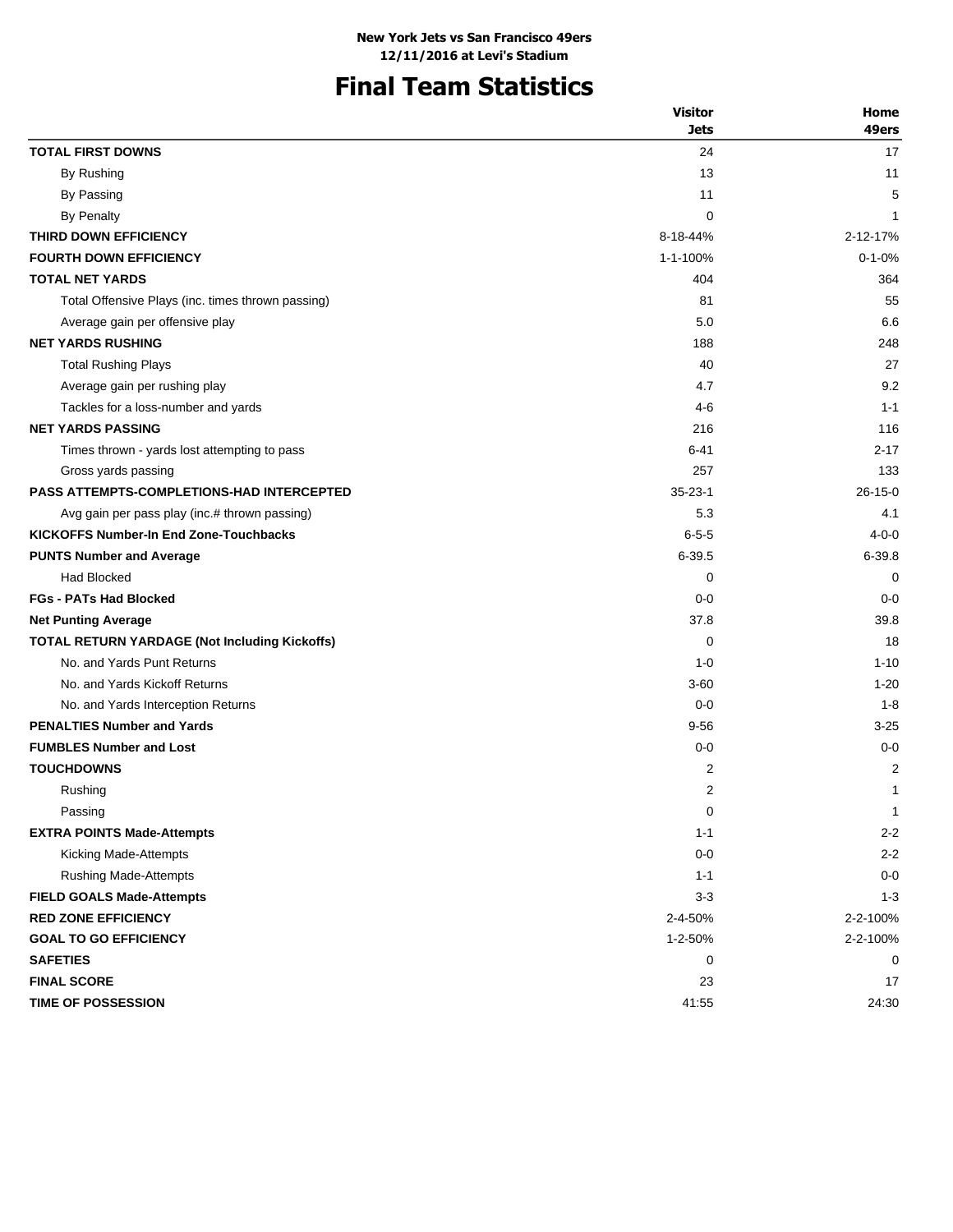# **Ball Possession And Drive Chart**

|               | <b>New York Jets</b> |              |                                              |                       |                  |             |              |                   |             |               |                        |  |
|---------------|----------------------|--------------|----------------------------------------------|-----------------------|------------------|-------------|--------------|-------------------|-------------|---------------|------------------------|--|
| #             | Time<br>Recd         | Time<br>Lost | <b>Time How Ball</b><br><b>Poss Obtained</b> | <b>Drive</b><br>Began | #<br><b>Play</b> | Yds<br>Gain | Yds<br>Pen   | <b>Net</b><br>Yds | 1st<br>Down | Last<br>Scrm  | <b>How Given</b><br>Up |  |
| 1             | 15:00                | 14:04        | 0:56 Kickoff                                 | NYJ 12                | 2                | 2           | 0            | 2                 | 0           | <b>NYJ 14</b> | Interception           |  |
| $\mathcal{L}$ | 13:57                | 12:34        | 1:23 Kickoff                                 | NYJ 40                | 3                | 6           | 0            | 6                 | 0           | NYJ 46        | Punt                   |  |
| 3             | 10:45                | 8:26         | 2:19 Kickoff                                 | NYJ 24                | 3.               | 2           | 0            | 2                 | 0           | NYJ 26        | Punt                   |  |
| 4             | 5:37                 | 1:58         | 3:39 Missed FG                               | NYJ 34                | 5                | 21          | 0            | 21                | 1           | <b>SF 45</b>  | Punt                   |  |
| 5             | 13:21                | 7:28         | 5:53 Missed FG                               | NYJ 38                | 11               | 44          | 0            | 44                | 3           | $*$ SF 18     | Field Goal             |  |
| 6             | 5:45                 | 4:23         | 1:22 Kickoff                                 | NYJ 25                | 3                | 2           | $-5$         | -3                | 0           | <b>NYJ 22</b> | Punt                   |  |
| 7             | 2:07                 | 0:52         | $1:15$ Punt                                  | NYJ 6                 | 6                | 41          | $\mathbf{0}$ | 41                | 3           | <b>NYJ 47</b> | Punt                   |  |
| 8             | 13:53                | 6:28         | 7:25 Punt                                    | <b>NYJ 24</b>         | 13               | 69          | -5           | 64                | 4           | $*$ SF 12     | <b>Field Goal</b>      |  |
| 9             | 3:10                 | 0:21         | 2:49 Punt                                    | NYJ 21                | 6                | 34          | $-10$        | 24                |             | NYJ 45        | Punt                   |  |
| 10            | 13:27                | 5:04         | 8:23 Punt                                    | NYJ 34                | 15               | 66          | 0            | 66                | 6           | $*$ SF 5      | Touchdown              |  |
| 11            | 2:35                 | 0:38         | 1:57 Punt                                    | NYJ 35                | 8                | 38          | $-5$         | 33                | 2           | <b>SF 32</b>  | <b>Field Goal</b>      |  |
| 12            | 0:18                 | 0:00         | $0:18$ Punt                                  | NYJ 32                | 3                | 11          | 0            | 11                | 1           | NYJ 35        | End of Half            |  |
| 13            | 12:51                | 8:35         | 4:16 Downs                                   | <b>NYJ 37</b>         | 6                | 68          | -5           | 63                | 3           | $*$ SF 19     | Touchdown              |  |
|               |                      |              |                                              |                       |                  |             |              |                   |             |               |                        |  |

(362) Average NYJ 28

| #  | Time<br>Recd | Time<br>Lost | <b>Time How Ball</b><br><b>Poss Obtained</b> | <b>Drive</b><br><b>Began</b> | #<br><b>Play</b> | Yds<br>Gain | Yds<br>Pen   | Net<br>Yds | 1st<br>Down  | Last<br><b>Scrm</b> | <b>How Given</b><br>Up |
|----|--------------|--------------|----------------------------------------------|------------------------------|------------------|-------------|--------------|------------|--------------|---------------------|------------------------|
|    | 14:04        | 13:57        | 0:07 Interception                            | NYJ 7                        |                  | 7           | 0            | 7          |              | * NYJ 7             | Touchdown              |
|    | 12:34        | 10:45        | 1:49 Punt                                    | SF 19                        | 4                | 81          | 0            | 81         | 4            | $*$ NYJ 4           | Touchdown              |
| 3  | 8:26         | 5:37         | 2:49 Punt                                    | SF 30                        | 6                | 39          | 5            | 44         | 2            | NYJ 26              | Missed FG              |
| 4  | 1:58         | 13:21        | 3:37 Punt                                    | SF 12                        | 8                | 58          | 0            | 58         | 3            | NYJ 30              | Missed FG              |
| 5  | 7:28         | 5:45         | 1:43 Kickoff                                 | SF 25                        | 5.               | 46          | 0            | 46         |              | NYJ 29              | Field Goal             |
| 6  | 4:23         | 2:07         | 2:16 Punt                                    | <b>SF 41</b>                 | 4                | 16          | -5           | 11         |              | NYJ 48              | Punt                   |
| 7  | 0:52         | 0:00         | $0:52$ Punt                                  | SF 11                        | 5                | 32          | 0            | 32         | 2            | SF 32               | End of Half            |
| 8  | 15:00        | 13:53        | 1:07 Kickoff                                 | SF 25                        | 3                | 5           | 0            | 5          | 0            | SF 30               | Punt                   |
| 9  | 6:28         | 3:10         | 3:18 Kickoff                                 | SF 25                        | 6                | 17          | $\Omega$     | 17         |              | <b>SF 42</b>        | Punt                   |
| 10 | 0:21         | 13:27        | 1:54 Punt                                    | SF 19                        | 3                | 12          | -5           | 7          | 0            | SF 26               | Punt                   |
| 11 | 5:04         | 2:35         | 2:29 Kickoff                                 | SF 25                        | 4                | 10          | -10          | 0          | $\mathbf{1}$ | SF 25               | Punt                   |
| 12 | 0:38         | 0:18         | 0:20 Kickoff                                 | SF 25                        | 3                | 3           | 0            | 3          | 0            | SF 28               | Punt                   |
| 13 | 15:00        | 12:51        | 2:09 Kickoff                                 | <b>SF 25</b>                 | 6                | 38          | <sup>0</sup> | 38         |              | NYJ 37              | Downs                  |

(375) Average SF 29

**\* inside opponent's 20**

**San Francisco 49ers**

|                | <b>Time of Possession by Quarter</b>   | 1st  | 2nd              | 3rd   | 4th   | ОT               | Total |
|----------------|----------------------------------------|------|------------------|-------|-------|------------------|-------|
| <b>Visitor</b> | New York Jets                          | 8:17 | 8:30             | 10:14 | 10:38 | 4:16             | 41:55 |
| Home           | San Francisco 49ers                    | 6:43 | 6:30             | 4:46  | 4:22  | 2:09             | 24:30 |
|                | <b>Kickoff Drive No.-Start Average</b> |      | Jets: 4 - NYJ 25 |       |       | 49ers: 6 - SF 25 |       |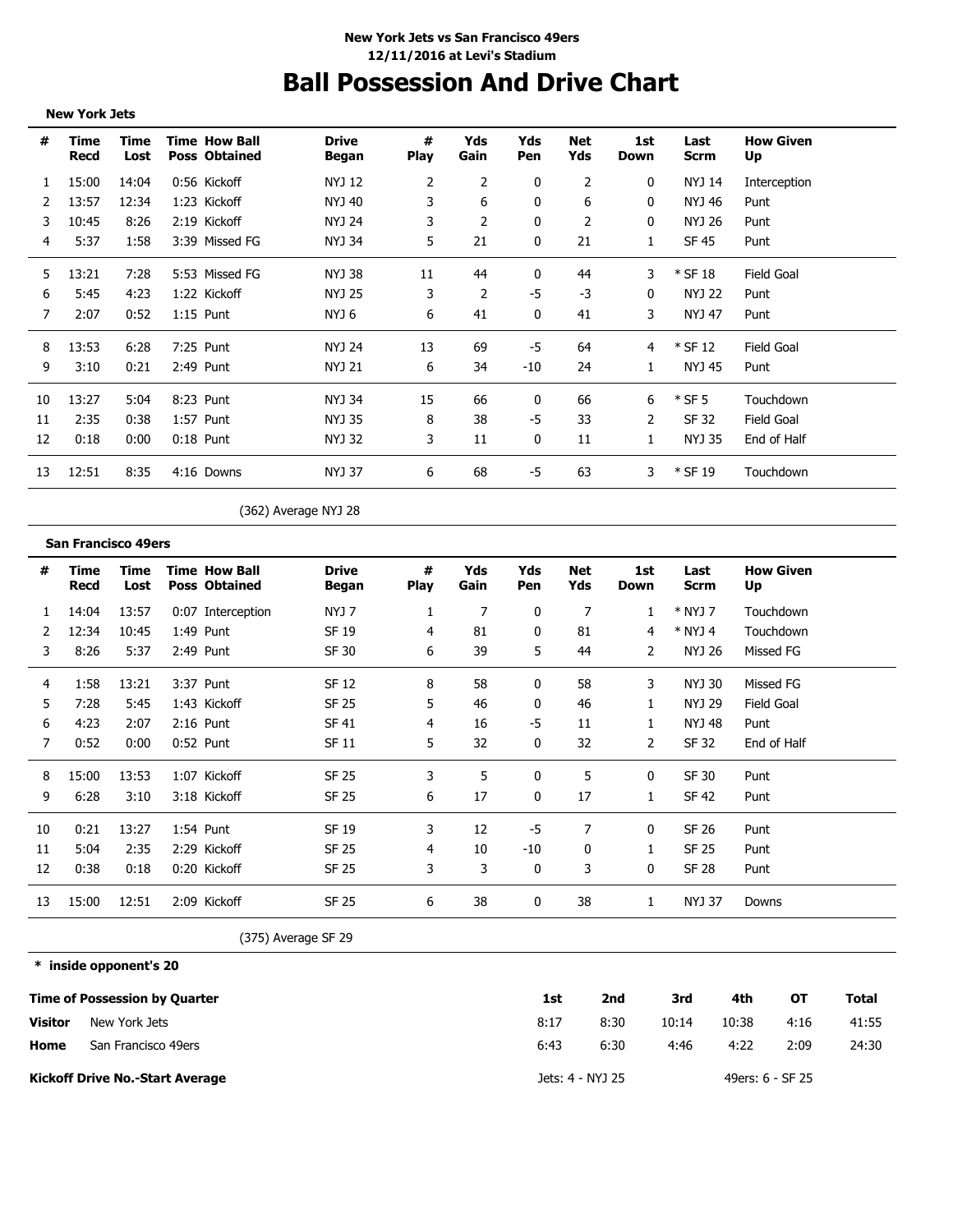# **Final Defensive Statistics**

| <b>New York Jets</b> |            |              |             |              | <b>Regular Defensive Plays</b> |            |   |    |           |              |           |            | <b>Special Teams</b> |           |           |           |            | <b>Misc</b> |           |           |
|----------------------|------------|--------------|-------------|--------------|--------------------------------|------------|---|----|-----------|--------------|-----------|------------|----------------------|-----------|-----------|-----------|------------|-------------|-----------|-----------|
|                      | <b>TKL</b> | <b>AST</b>   | <b>COMB</b> | <b>SK</b>    | <b>YDS</b>                     | <b>TFL</b> | Q | ΙN | <b>PD</b> | FF           | <b>FR</b> | <b>TKL</b> | <b>AST</b>           | <b>FF</b> | <b>FR</b> | <b>BL</b> | <b>TKL</b> | <b>AST</b>  | <b>FF</b> | <b>FR</b> |
| D.Harris             |            |              | 8           | 0            | 0                              | 0          | 0 | 0  | 0         | 0            | 0         | 0          | 0                    | 0         | 0         | 0         | 0          | 0           | 0         | 0         |
| M.Gilchrist          |            | 0            | 5           | 0            | 0                              | 0          | 0 | 0  | 0         | 0            | 0         | 0          | 0                    | 0         | 0         | 0         | 0          | 0           | 0         | 0         |
| D.Lee                |            |              | 5           | 0            | 0                              | 0          | 0 | 0  | 0         | 0            | 0         | 0          | 0                    | 0         | 0         | 0         | 0          | 0           | 0         | 0         |
| M.Wilkerson          | 4          | 0            | 4           | 0            | 0                              | 1          | 0 | 0  | 0         | 0            | 0         | 0          | 0                    | 0         | 0         | 0         | 0          | 0           | 0         | 0         |
| Jo.Jenkins           | 3          |              | 4           | 0.5          | 4                              | 0          |   | 0  | 0         | 0            | 0         | 0          | 0                    | 0         | 0         | 0         | 0          | 0           | 0         | 0         |
| D.Simon              |            |              | 4           | 0            | 0                              | 0          |   | 0  | 0         | 0            | 0         | 0          | 0                    | 0         | 0         | 0         | 0          | 0           | 0         | 0         |
| C.Pryor              | 2          | 2            | 4           | 0            | 0                              | 0          | 0 | 0  | 0         | 0            | 0         | 0          | 0                    | 0         | 0         | 0         | 0          | 0           | 0         | 0         |
| J.Burris             | 2          | 1            | 3           | 0            | 0                              | 0          | 0 | 0  | 1         | 0            | 0         | 0          | 0                    | 0         | 0         | 0         | 0          | 0           | 0         | 0         |
| M.Williams           | 2          | $\mathbf{0}$ | 2           | $\mathbf{1}$ | 9                              |            |   | 0  | 0         | $\mathbf{0}$ | 0         | 0          | 0                    | 0         | 0         | 0         | 0          | 0           | 0         | 0         |
| F.Bishop             |            | $\mathbf{0}$ | 2           | 0            | 0                              | 0          | 0 | 0  | 0         | 0            | 0         | 0          | 0                    | 0         | 0         | 0         | 0          | 0           | 0         | 0         |
| S.Richardson         |            |              | 2           | 0            | 0                              |            |   | 0  | 0         | 0            | 0         | 0          | 0                    | 0         | 0         | 0         | 0          | 0           | 0         | 0         |
| L.Williams           | 0          | 2            | 2           | 0.5          | 4                              | 0          |   | 0  | 0         | 0            | 0         | 0          | 0                    | 0         | 0         | 0         | 0          | 0           | 0         | 0         |
| D.Revis              |            | 0            | 1           | 0            | 0                              | 0          | 0 | 0  |           | 0            | 0         | 0          | 0                    | 0         | 0         | 0         | 0          | 0           | 0         | 0         |
| <b>B.Carter</b>      |            | 0            |             | 0            | 0                              | 0          |   | 0  | 0         | 0            | 0         |            | 0                    | 0         | 0         | 0         | 0          | 0           | 0         | 0         |
| R.Miles              |            | $\mathbf{0}$ |             | 0            | 0                              | 0          | 0 | 0  | 0         | 0            | 0         | 0          | 2                    | 0         | 0         | 0         | 0          | 0           | 0         | 0         |
| <b>B.Skrine</b>      |            | 0            | 1           | 0            | 0                              | 0          | 0 | 0  | 0         | 0            | 0         | 0          | 0                    | 0         | 0         | 0         | 0          | 0           | 0         | 0         |
| D.Middleton          |            | 0            | 1           | 0            | 0                              | 0          | 0 | 0  | 0         | 0            | 0         | 0          | 0                    | 0         | 0         | 0         | 0          | 0           | 0         | 0         |
| J.Martin             |            | 0            | 0           | 0            | 0                              | 0          | 0 | 0  | 0         | 0            | 0         |            | 0                    | 0         | 0         | 0         | 0          | 0           | 0         | 0         |
| Q.Enunwa             |            | 0            | 0           | 0            | 0                              | 0          | 0 | 0  | 0         | 0            | 0         | 0          | 0                    | 0         | 0         | 0         |            | 0           | 0         | 0         |
| <b>Total</b>         | 40         | 10           | 50          | 2            | 17                             | 3          | 3 | 0  | 2         | 0            | 0         | 2          | 2                    | 0         | 0         | 0         | 1          | 0           | O         | 0         |

# **TKL = Tackle AST = Assist COMB = Combined QH=QB Hit IN = Interception PD = Pass Defense FF = Forced Fumble FR = Fumble Recovery**

| <b>San Francisco 49ers</b> |            |            |                |              | <b>Reqular Defensive Plays</b> |               |    |              |           |              |           |            | <b>Special Teams</b> |    |           |           |            | Misc       |              |           |
|----------------------------|------------|------------|----------------|--------------|--------------------------------|---------------|----|--------------|-----------|--------------|-----------|------------|----------------------|----|-----------|-----------|------------|------------|--------------|-----------|
|                            | <b>TKL</b> | <b>AST</b> | <b>COMB</b>    | SK           | <b>YDS</b>                     | <b>TFL QH</b> |    | ΙN           | <b>PD</b> | FF           | <b>FR</b> | <b>TKL</b> | AST                  | FF | <b>FR</b> | <b>BL</b> | <b>TKL</b> | <b>AST</b> | <b>FF</b>    | <b>FR</b> |
| D.Buckner                  | 10         |            | 11             |              | 9                              | 2             | 4  | 0            | 0         |              | 0         | 0          | 0                    | 0  | 0         | ŋ         |            |            |              | 0         |
| J.Tartt                    | 9          | 2          | 11             |              | 10                             |               |    | 0            | 0         | 0            | 0         |            | 0                    | 0  | 0         | 0         |            | 0          | 0            | 0         |
| J.Ward                     |            | 3          | 10             |              | 7                              |               |    |              | 3         | 0            | 0         |            | 0                    | 0  | 0         | 0         | 0          | 0          | 0            | 0         |
| G.Hodges                   | 8          |            | 9              |              | 10                             | 2             |    | 0            | 0         | 0            | 0         | 0          | 0                    | 0  | 0         | 0         | 0          | 0          | 0            | 0         |
| A.Bethea                   |            |            | 8              | $\mathbf{0}$ | 0                              | 0             | 0  | 0            | 0         | 0            | 0         | 0          | 0                    | 0  | 0         | 0         | 0          | 0          | 0            | 0         |
| N.Bellore                  |            |            | 6              | 0            | 0                              |               |    | 0            | 0         |              | 0         |            | 0                    |    |           |           |            |            |              |           |
| T.Brock                    |            |            | 4              | 0            | 0                              | 0             |    |              | 0         |              | 0         |            | 0                    | 0  |           |           |            |            | 0            |           |
| R.Blair                    |            |            | 4              | 0.5          | 2.5                            | 0             |    | 0            | 0         | 0            | 0         | 0          | 0                    | 0  | 0         | 0         | 0          | 0          | 0            | 0         |
| C.Jones                    |            | 0          | $\overline{2}$ | $\mathbf{0}$ | $\mathbf{0}$                   | 0             |    | 0            | 0         | $\Omega$     | 0         | 0          | 0                    | 0  | 0         | 0         | 0          | 0          | $\mathbf{0}$ | 0         |
| M.Wilhoite                 |            | 0          | $\overline{2}$ | 0            | 0                              | 0             | ۵  | $\mathbf{0}$ | 0         | $\mathbf{0}$ | 0         | 0          | 0                    | 0  | 0         | 0         | 0          | 0          | 0            | 0         |
| A.Brooks                   |            | 0          | $\overline{2}$ | 0            | 0                              | 0             | 0  | 0            | 0         | 0            | 0         | 0          | 0                    | 0  | 0         | 0         | 0          | 0          | 0            |           |
| G.Dorsey                   |            | 0          | 2              | 0            | 0                              |               | 0  | 0            | 0         | 0            | 0         | 0          | 0                    | 0  | 0         | 0         | 0          | 0          | 0            | 0         |
| E.Harold                   |            |            | $\overline{2}$ | 0            | 0                              | 0             | 0  | 0            | 0         | 0            | 0         | 0          | 0                    | 0  | 0         | $\Omega$  | 0          | 0          | 0            | 0         |
| R.Robinson                 |            | 0          |                | 0            | 0                              | 0             |    |              | 0         |              | 0         | 0          | 0                    |    |           |           |            |            |              |           |
| K.Reaser                   |            | 0          |                | 0            | 0                              | 0             |    |              | 0         |              | 0         | 0          | 0                    | 0  |           | 0         |            | n          | 0            |           |
| A.Lynch                    | 0          |            |                | 0.5          | 2.5                            | 0             |    | 0            | 0         | 0            | 0         | 0          | 0                    | 0  | 0         | 0         | 0          | 0          | 0            | 0         |
| R.Streater                 |            | 0          | 0              | 0            | 0                              | 0             | 0  | $\Omega$     | 0         | $\Omega$     | 0         | 2          | 0                    | 0  | 0         | $\Omega$  | 0          | 0          | 0            | 0         |
| Total                      | 64         | 12         | 76             | 6            | 41                             | 8             | 11 |              | 3         | 0            | 0         |            | 0                    |    | 0         | 0         | 0          | Ω          |              | 0         |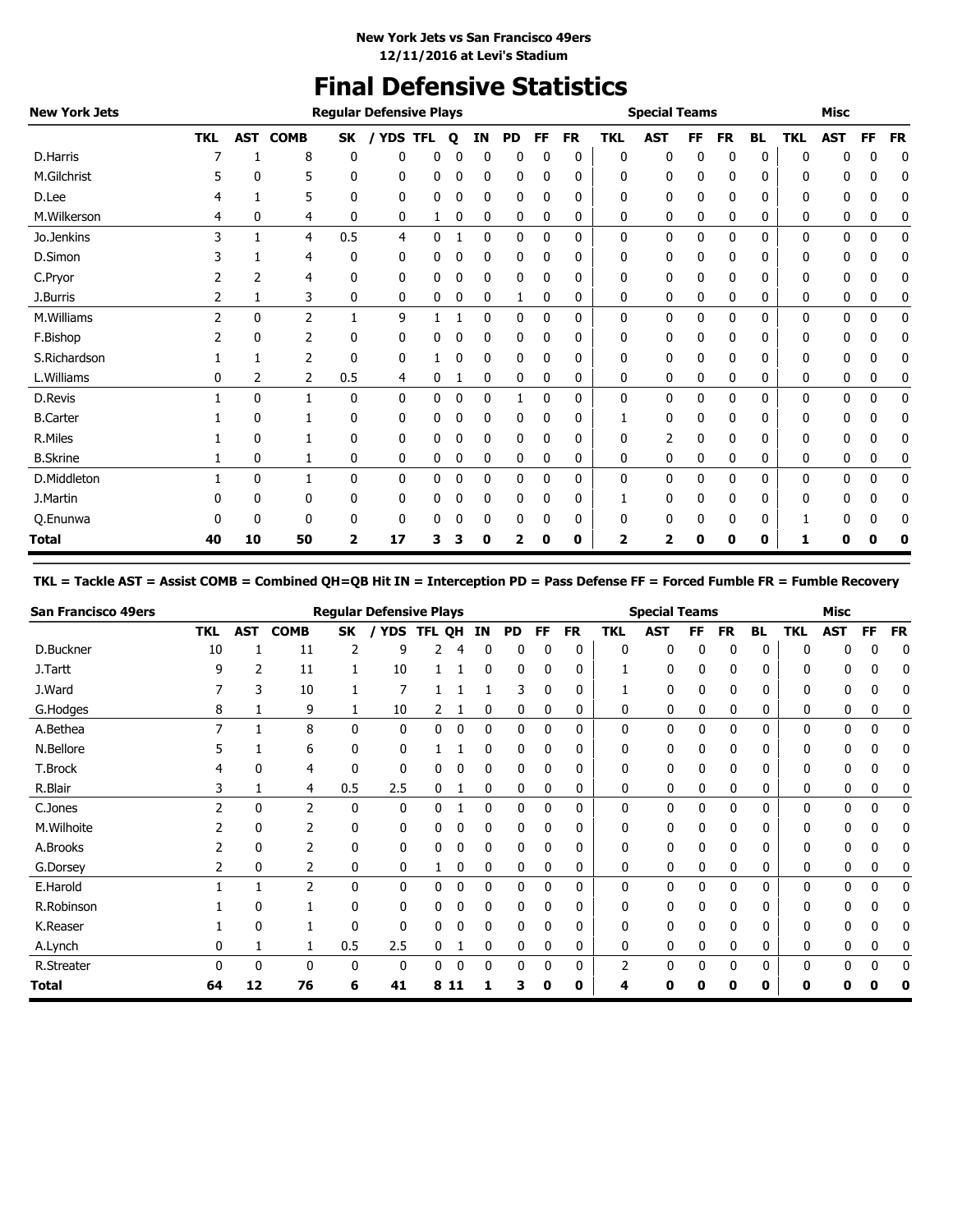# **First Half Summary**

|             |                                   | PERIOD SCORES                                          |                                                                       | TIME OF POSSESSION         |                     |               |
|-------------|-----------------------------------|--------------------------------------------------------|-----------------------------------------------------------------------|----------------------------|---------------------|---------------|
| <b>Jets</b> |                                   | $0 \ 3 = 3$                                            | <b>Jets</b>                                                           | 16:47                      |                     |               |
| 49ers       |                                   | $14 \ 3 = 17$                                          | 49ers                                                                 | 13:13                      |                     |               |
|             |                                   |                                                        | <b>Scoring Plays</b>                                                  |                            |                     |               |
| Team        | Qtr                               | Time Play Description (Extra Point) (Drive Info)       |                                                                       |                            | <b>Visitor Home</b> |               |
| 49ers       |                                   |                                                        | 13:57 C.Hyde 7 yd. pass from C.Kaepernick (P.Dawson kick) (1-7, 0:07) |                            | 0                   | 7             |
| 49ers       |                                   | 10:45 S.Draughn 4 yd. run (P.Dawson kick) (4-81, 1:49) |                                                                       |                            | $\Omega$            | 14            |
| Jets        | 2                                 | 7:28 N.Folk 36 yd. Field Goal (11-44, 5:53)            |                                                                       |                            | 3                   | 14            |
| 49ers       | 2                                 | 5:45 P.Dawson 47 yd. Field Goal (5-46, 1:43)           |                                                                       |                            | 3                   | 17            |
|             |                                   |                                                        |                                                                       | New York Jets              | San Francisco 49ers |               |
|             | <b>TOTAL FIRST DOWNS</b>          |                                                        |                                                                       |                            |                     | 14            |
|             |                                   | First Downs Rushing-Passing-by Penalty                 |                                                                       | $3 - 4 - 0$                |                     | $8 - 5 - 1$   |
|             | <b>THIRD DOWN EFFICIENCY</b>      |                                                        |                                                                       | $1 - 7 - 14%$              |                     | 1-5-20%       |
|             | <b>TOTAL NET YARDS</b>            |                                                        |                                                                       | 118                        |                     | 279           |
|             | <b>Total Offensive Plays</b>      |                                                        |                                                                       | 32                         |                     | 30            |
|             | <b>NET YARDS RUSHING</b>          |                                                        |                                                                       | 56                         |                     | 180           |
|             | <b>NET YARDS PASSING</b>          |                                                        |                                                                       | 62                         |                     | 99            |
|             | Gross Yards Passing               |                                                        |                                                                       | 84                         |                     | 116           |
|             |                                   | Times thrown-yards lost attempting to pass             |                                                                       | $4 - 22$                   |                     | $2 - 17$      |
|             |                                   | Pass Attempts-Completions-Had Intercepted              |                                                                       | $15 - 10 - 1$              |                     | $15 - 11 - 0$ |
|             | <b>Punts-Number and Average</b>   |                                                        |                                                                       | $5 - 40.2$                 |                     | $1 - 36$      |
|             | <b>Penalties-Number and Yards</b> |                                                        |                                                                       | $4 - 26$                   |                     | $1 - 5$       |
|             | <b>Fumbles-Number and Lost</b>    |                                                        |                                                                       | $0 - 0$                    |                     | $0 - 0$       |
|             | <b>Red Zone Efficiency</b>        |                                                        |                                                                       | $0 - 1 - 0%$               |                     | 2-2-100%      |
|             | <b>Average Drive Start</b>        |                                                        |                                                                       | <b>NYJ 26</b>              |                     | <b>SF 33</b>  |
|             |                                   | <b>New York Jets</b>                                   |                                                                       | <b>San Francisco 49ers</b> |                     |               |

| <b>RUSHING</b>        |            |            | <b>ATT</b>      | <b>YDS</b> | <b>AVG</b>   |                                | LG             |   | TD          |             | <b>RUSHING</b>    |             |                       |             |            |                      | <b>ATT</b>   | <b>YDS</b>   |              | <b>AVG</b>  |              | LG           | TD           |
|-----------------------|------------|------------|-----------------|------------|--------------|--------------------------------|----------------|---|-------------|-------------|-------------------|-------------|-----------------------|-------------|------------|----------------------|--------------|--------------|--------------|-------------|--------------|--------------|--------------|
| <b>B.Powell</b>       |            |            | 7               | 24         |              | 3.4                            | 10             |   | 0           |             | C.Hyde            |             |                       |             |            |                      | 7            |              | 141          | 20.1        |              | 47           | $\mathbf 0$  |
| R.Anderson            |            |            | 1               | 13         | 13.0         |                                | 13             |   | 0           |             | S.Draughn         |             |                       |             |            |                      | 4            |              | 24           | 6.0         |              | 11           | 1            |
| <b>B.Petty</b>        |            |            |                 | 9          |              | 9.0                            | 9              |   | 0           |             | C.Kaepernick      |             |                       |             |            |                      | 2            |              | 15           | 7.5         |              | 13           | $\mathbf 0$  |
| M.Forte               |            |            | 3               | 8          |              | 2.7                            | 6              |   | 0           |             |                   |             |                       |             |            |                      |              |              |              |             |              |              |              |
| <b>B.Wilds</b>        |            |            | 1               | 2          |              | 2.0                            | $\overline{2}$ |   | 0           |             |                   |             |                       |             |            |                      |              |              |              |             |              |              |              |
| Total                 |            |            | 13              | 56         |              | 4.3                            | 13             |   | 0           |             | Total             |             |                       |             |            |                      | 13           |              | 180          | 13.8        |              | 47           |              |
| <b>PASSING</b>        | <b>ATT</b> | <b>CMP</b> | <b>YDS</b>      | SK/YD      | TD           | LG IN                          |                |   | <b>RT</b>   |             | <b>PASSING</b>    |             |                       |             | <b>ATT</b> | <b>CMP</b>           | <b>YDS</b>   | <b>SK/YD</b> |              | TD          | LG           | <b>IN</b>    | <b>RT</b>    |
| <b>B.Petty</b>        | 15         | 10         | 84              | 4/22       | 0            | 16                             | 1              |   | 53.2        |             | C.Kaepernick      |             |                       |             | 15         | 11                   | 116          |              | 2/17         | 1           | 30           | $\mathbf{0}$ | 117.6        |
| Total                 | 15         | 10         | 84              | 4/22       | $\mathbf{0}$ | 16                             | $\mathbf{1}$   |   | 53.2        |             | Total             |             |                       |             | 15         | 11                   | 116          |              | 2/17         | 1           | 30           | 0            | 117.6        |
| <b>PASS RECEIVING</b> |            | <b>TAR</b> | <b>REC</b>      | <b>YDS</b> | <b>AVG</b>   |                                | LG             |   | TD          |             |                   |             | <b>PASS RECEIVING</b> |             |            | <b>TAR</b>           | <b>REC</b>   | <b>YDS</b>   |              | <b>AVG</b>  |              | LG           | <b>TD</b>    |
| R.Anderson            |            | 5          | 2               | 21         | 10.5         |                                | 14             |   | 0           |             | J.Kerley          |             |                       |             |            | 6                    | 4            |              | 41           | 10.3        |              | 27           | $\mathbf{0}$ |
| Q.Enunwa              |            | 4          | 2               | 20         | 10.0         |                                | 16             |   | 0           |             | O.Patton          |             |                       |             |            | 5                    | 4            |              | 31           | 7.8         |              | 19           | $\mathbf 0$  |
| <b>B.Bostick</b>      |            | 2          | 2               | 17         |              | 8.5                            | 14             |   | 0           |             | <b>B.Bell</b>     |             |                       |             |            |                      | 1            |              | 30           | 30.0        |              | 30           | 0            |
| <b>B.Powell</b>       |            | 2          | 2               | 10         |              | 5.0                            | 8              |   | 0           |             | C.Hyde            |             |                       |             |            |                      | 1            |              | 7            | 7.0         |              | 7            | 1            |
| A.Seferian-Jenkins    |            |            | 1               | 12         | 12.0         |                                | 12             |   | 0           |             | <b>R.Streater</b> |             |                       |             |            |                      | 1            |              | 7            | 7.0         |              | 7            | 0            |
| <b>B.Marshall</b>     |            | 1          | 1               | 4          |              | 4.0                            | $\overline{4}$ |   | 0           |             | C.Harper          |             |                       |             |            | 1                    | $\mathbf{0}$ |              | $\mathbf{0}$ | 0.0         |              | 0            | 0            |
| Total                 |            | 15         | 10              | 84         |              | 8.4                            | 16             |   | 0           |             | Total             |             |                       |             |            | 15                   | 11           |              | 116          | 10.5        |              | 30           | 1            |
| <b>New York Jets</b>  |            |            |                 |            |              | <b>Regular Defensive Plays</b> |                |   |             |             |                   |             |                       |             |            | <b>Special Teams</b> |              |              |              |             | <b>Misc</b>  |              |              |
|                       | <b>TKL</b> |            | <b>AST COMB</b> |            | SK           | / YDS TFL                      |                |   | Q           | ΙN          | <b>PD</b>         | FF          | <b>FR</b>             | <b>TKL</b>  | <b>AST</b> | FF                   | <b>FR</b>    | <b>BL</b>    | <b>TKL</b>   |             | <b>AST</b>   | <b>FF</b>    | <b>FR</b>    |
| M.Gilchrist           |            | 5<br>0     |                 | 5          | 0            | 0                              |                | 0 | 0           | 0           | 0                 | 0           | 0                     | 0           |            | 0<br>0               | $\mathbf 0$  | 0            |              | 0           | 0            | $\mathbf 0$  | 0            |
| D.Harris              |            | 4          | 1               | 5          | 0            | 0                              |                | 0 | 0           | 0           | 0                 | 0           | 0                     | 0           |            | 0<br>0               | 0            | 0            |              | 0           | $\mathbf{0}$ | 0            | 0            |
| C.Pryor               |            | 2          | 2               | 4          | 0            | 0                              |                | 0 | $\mathbf 0$ | 0           | 0                 | 0           | 0                     | 0           |            | 0<br>0               | 0            | 0            |              | 0           | 0            | 0            | 0            |
| D.Lee                 |            | 3          | 0               | 3          | 0            | 0                              |                | 0 | 0           | 0           | 0                 | 0           | 0                     | 0           |            | 0<br>0               | 0            | 0            |              | 0           | 0            | 0            | 0            |
| <b>Total</b>          |            | 14         | 3               | 17         | 0            | 0                              |                | 0 | $\mathbf 0$ | $\mathbf 0$ | 0                 | $\mathbf 0$ | $\mathbf 0$           | $\mathbf 0$ |            | $\mathbf 0$<br>0     | 0            | 0            |              | $\mathbf 0$ | 0            | $\mathbf 0$  | $\mathbf 0$  |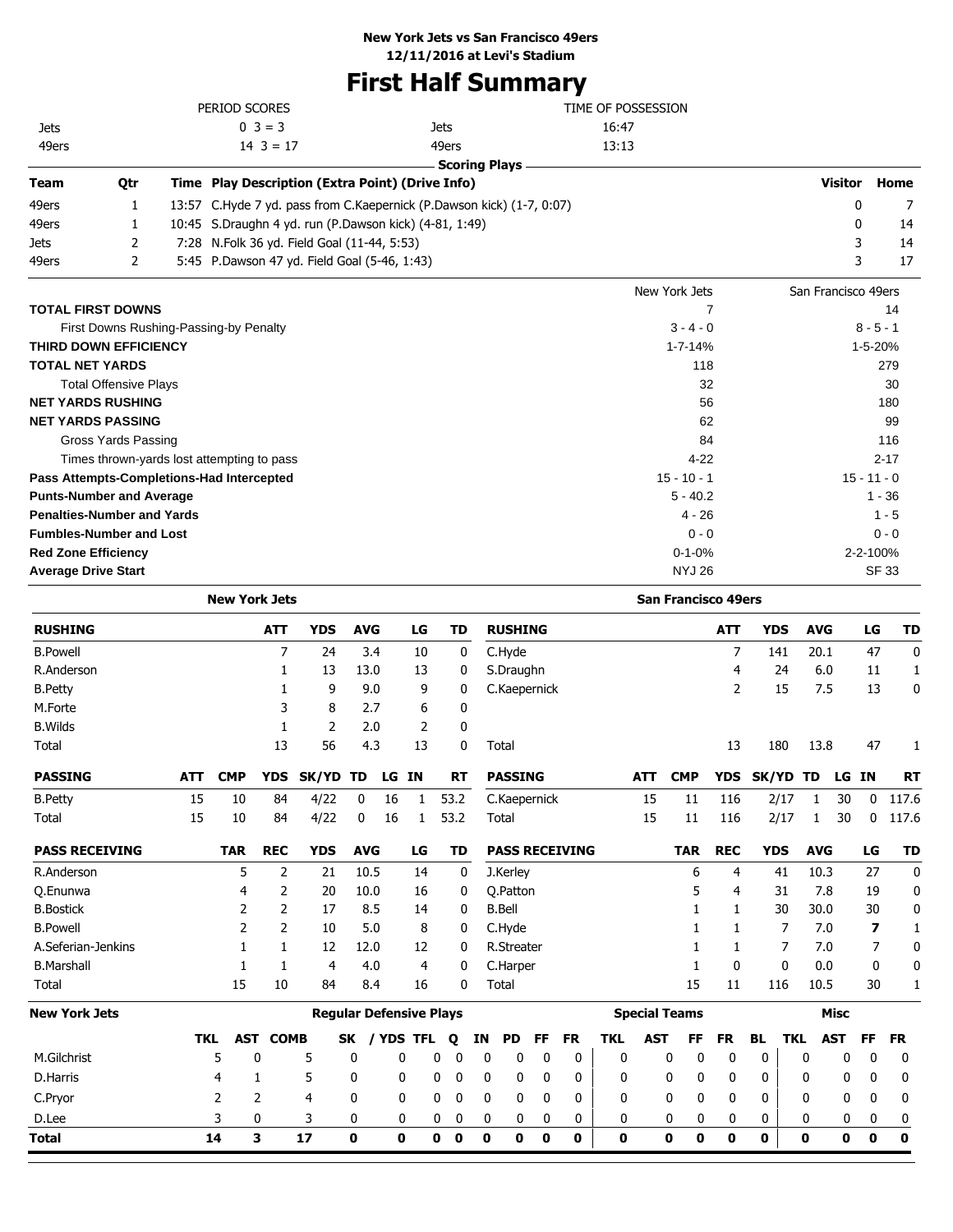# **First Half Summary**

| <b>San Francisco 49ers</b> |     |            |             |     | <b>Regular Defensive Plays</b> |  |      |     |             |     | <b>Special Teams</b> |    |    |              |     | Misc      |              |
|----------------------------|-----|------------|-------------|-----|--------------------------------|--|------|-----|-------------|-----|----------------------|----|----|--------------|-----|-----------|--------------|
|                            | TKL | <b>AST</b> | <b>COMB</b> | SK  | / YDS TFL QH IN                |  | PD 7 | FF. | <b>FR</b>   | TKL | AST                  | FF | FR | BL           | TKL | AST FF FR |              |
| G.Hodges                   |     |            | b           |     | 10                             |  |      |     |             |     |                      |    |    |              |     |           | 0            |
| J.Ward                     | 4   |            |             |     |                                |  |      |     | 0           |     | 0                    |    |    |              | 0   |           | $\mathbf{0}$ |
| A.Bethea                   | 4   |            | 4           |     |                                |  |      |     |             | 0   |                      |    |    |              | 0   |           | $\mathbf{0}$ |
| R.Blair                    |     |            |             | 0.5 | 2.5                            |  |      |     | 0           | 0   | 0                    |    |    | $\mathbf{0}$ | 0   |           | $\mathbf{0}$ |
| <b>Total</b>               | 15  |            | 18          |     | 19.5                           |  |      | o   | $\mathbf 0$ |     |                      | 0  |    |              |     |           | - 0          |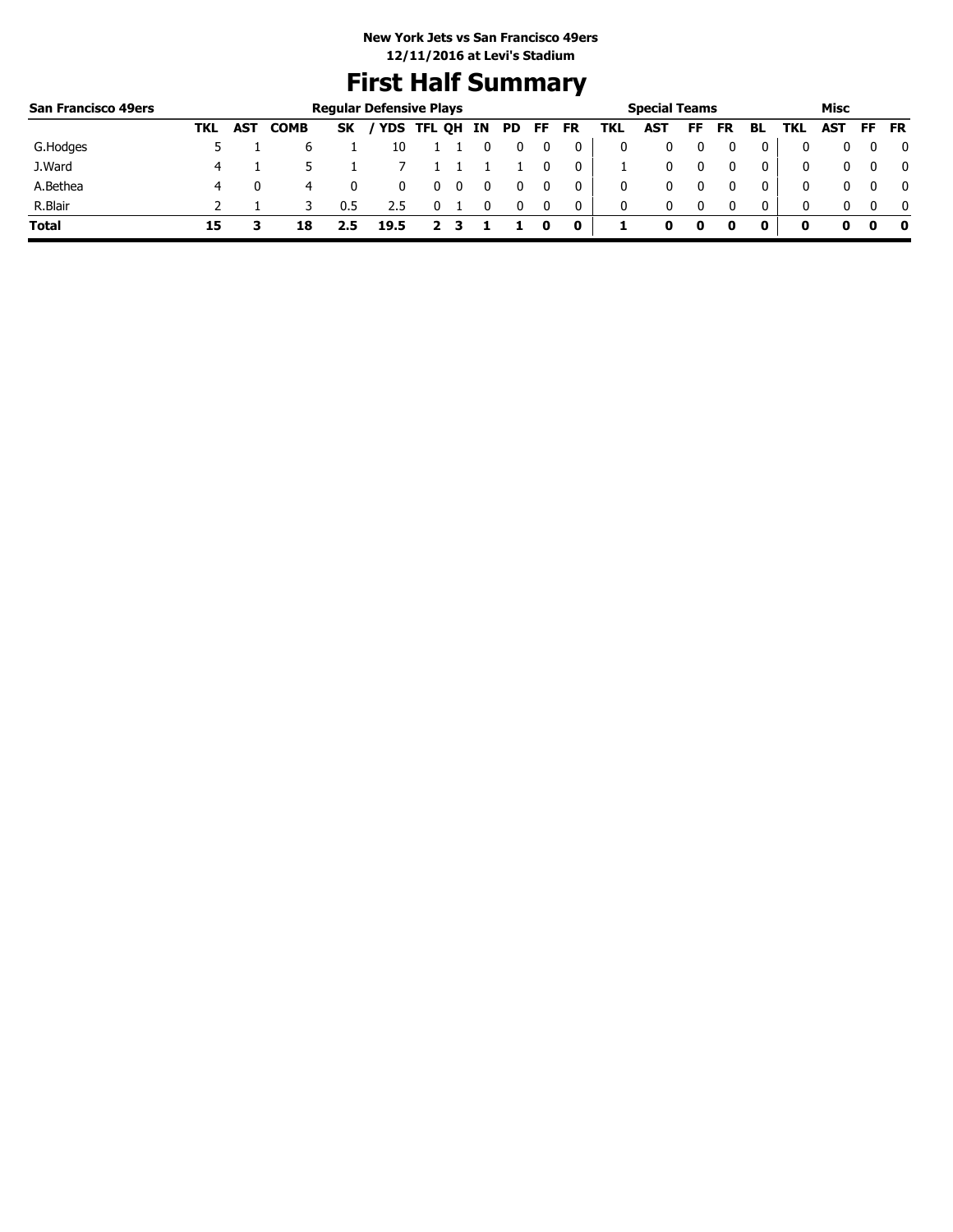# **Play By Play Play Play First Quarter** 12/11/2016

|                              | SF wins the coin toss and elects to defer. NYJ elects to Receive, and SF elects to defend the north goal.                                                                                         |                |
|------------------------------|---------------------------------------------------------------------------------------------------------------------------------------------------------------------------------------------------|----------------|
|                              | P.Dawson kicks 62 yards from SF 35 to NYJ 3. N.Marshall pushed ob at SF 44 for 53 yards (J.Ward).                                                                                                 |                |
|                              | PENALTY on NYJ-A.Brown, Offensive Holding, 10 yards, enforced at NYJ 22. #30 N.Marshall credited with a 19-yd. return.                                                                            |                |
|                              | New York Jets at 15:00, (1st play from scrimmage 14:50)                                                                                                                                           |                |
| 1-10-NYJ 12                  | (14:50) M.Forte left guard to NYJ 14 for 2 yards (N.Bellore, G.Hodges).                                                                                                                           |                |
| 2-8-NYJ 14                   | (14:11) (Shotgun) B.Petty pass short left intended for Q.Enunwa INTERCEPTED by J.Ward at NYJ 15. J.Ward to NYJ 7 for 8 yards (Q.Enunwa).                                                          |                |
| San Francisco 49ers at 14:04 |                                                                                                                                                                                                   |                |
| 1-7-NYJ 7                    | (14:04) (Shotgun) C.Kaepernick pass short right to C.Hyde for 7 yards, TOUCHDOWN. Caught at NYJ 6; 6-yds YAC                                                                                      | P <sub>1</sub> |
|                              | P.Dawson extra point is GOOD, Center-K.Nelson, Holder-B.Pinion.                                                                                                                                   |                |
|                              | NYJ 0 SF 7, 1 plays, 7 yards, 0:07 drive, 1:03 elapsed                                                                                                                                            |                |
|                              | P.Dawson kicks 50 yards from SF 35 to NYJ 15, out of bounds.                                                                                                                                      |                |
| New York Jets at 13:57       |                                                                                                                                                                                                   |                |
| 1-10-NYJ 40                  | (13:57) M. Forte right guard to NYJ 46 for 6 yards (C. Jones).                                                                                                                                    |                |
| 2-4-NYJ 46                   | (13:20) M. Forte right tackle to NYJ 46 for no gain (C. Jones).                                                                                                                                   |                |
| 3-4-NYJ 46                   | (12:44) (Shotgun) B. Petty pass incomplete short left to R. Anderson.                                                                                                                             |                |
| 4-4-NYJ 46                   | (12:41) L.Edwards punts 35 yards to SF 19, Center-T.Purdum, fair catch by J.Kerley.                                                                                                               |                |
| San Francisco 49ers at 12:34 |                                                                                                                                                                                                   |                |
| 1-10-SF 19                   | (12:34) (Shotgun) C.Hyde left guard to SF 30 for 11 yards (C.Pryor).                                                                                                                              | R <sub>2</sub> |
| $1 - 10 - SF$ 30             | (12:08) (No Huddle, Shotgun) C.Kaepernick pass short right to Q.Patton to SF 49 for 19 yards (D.Revis). Caught at SF39 10-yds YAC                                                                 | P <sub>3</sub> |
| $1-10-SF$ 49                 | (11:34) (No Huddle, Shotgun) C.Hyde left tackle to NYJ 4 for 47 yards (M.Gilchrist).                                                                                                              | R <sub>4</sub> |
| <u>1-4-NYJ 4</u>             | (10:49) (No Huddle, Shotgun) S.Draughn up the middle for 4 yards, TOUCHDOWN.                                                                                                                      | R <sub>5</sub> |
|                              | P.Dawson extra point is GOOD, Center-K.Nelson, Holder-B.Pinion.                                                                                                                                   |                |
|                              | NYJ 0 SF 14, 4 plays, 81 yards, 1:49 drive, 4:15 elapsed                                                                                                                                          |                |
|                              | P.Dawson kicks 58 yards from SF 35 to NYJ 7. N.Marshall to NYJ 24 for 17 yards (J.Tartt).                                                                                                         |                |
|                              | New York Jets at 10:45, (1st play from scrimmage 10:38)                                                                                                                                           |                |
| 1-10-NYJ 24                  | (10:38) B.Petty pass short left to B.Marshall to NYJ 28 for 4 yards (T.Brock). Caught at NYJ 28 0-yrd YAC                                                                                         |                |
| 2-6-NYJ 28                   | (10:00) (Shotgun) B.Petty sacked at NYJ 18 for -10 yards (G.Hodges).                                                                                                                              |                |
| 3-16-NYJ 18                  | (9:14) (Shotgun) B.Petty pass short right to B.Powell to NYJ 26 for 8 yards (J.Ward; D.Buckner). Caught at NYJ 16 10-yds YAC                                                                      |                |
| 4-8-NYJ 26                   | (8:39) L.Edwards punts 54 yards to SF 20, Center-T.Purdum. J.Kerley to SF 30 for 10 yards (J.Martin, R.Miles).                                                                                    |                |
| San Francisco 49ers at 8:26  |                                                                                                                                                                                                   |                |
| $1-10-SF30$                  | (8:26) (Shotgun) C.Kaepernick scrambles right end pushed ob at SF 32 for 2 yards (D.Harris).                                                                                                      |                |
|                              | PENALTY on NYJ-B.Skrine, Defensive Holding, 5 yards, enforced at SF 32.                                                                                                                           | X6             |
| 1-10-SF 37                   | (7:57) (Shotgun) C.Kaepernick pass deep middle to B.Bell to NYJ 33 for 30 yards (C.Pryor). Caught at NYJ 43 10-yds YAC                                                                            | ${\bf P}7$     |
| 1-10-NYJ 33                  | (7:15) (No Huddle, Shotgun) C.Hyde left end to NYJ 32 for 1 yard (Jo.Jenkins).                                                                                                                    |                |
| 2-9-NYJ 32                   | (6:44) (No Huddle, Shotgun) C.Kaepernick pass short right to Q.Patton pushed ob at NYJ 32 for no gain (Jo.Jenkins). Caught at NYJ 35 3-yds                                                        |                |
| 3-9-NYJ 32                   | YAC<br>(6:05) (No Huddle, Shotgun) C.Kaepernick pass short right to Q.Patton to NYJ 26 for 6 yards (J.Burris). SF-D.Kilgore was injured during the<br>play. He is Out. Caught at NYJ 28 2-yds YAC |                |
| 4-3-NYJ 26                   | (5:42) P.Dawson 44 yard field goal is No Good, Wide Left, Center-K.Nelson, Holder-B.Pinion.                                                                                                       |                |
| New York Jets at 5:37        |                                                                                                                                                                                                   |                |
| 1-10-NYJ 34                  | (5:37) B. Powell right tackle to NYJ 36 for 2 yards (R. Blair, N. Bellore).                                                                                                                       |                |
| 2-8-NYJ 36                   | (4:55) R.Anderson left end to NYJ 49 for 13 yards (R.Blair).                                                                                                                                      | R1             |
| 1-10-NYJ 49                  | (4:13) (Shotgun) B.Petty pass short right to B.Bostick to SF 48 for 3 yards (J.Ward). Caught at NYJ 48 0-yds YAC                                                                                  |                |
| $2 - 7 - SF$ 48              | (3:26) (Shotgun) B.Powell up the middle to SF 45 for 3 yards (G.Hodges).                                                                                                                          |                |
| 3-4-SF 45                    | (2:44) (Shotgun) B.Petty sacked at SF 45 for 0 yards (D.Buckner).                                                                                                                                 |                |
| 4-4-SF 45                    | (2:06) L.Edwards punts 33 yards to SF 12, Center-T.Purdum, fair catch by J.Kerley.                                                                                                                |                |
| San Francisco 49ers at 1:58  |                                                                                                                                                                                                   |                |
| $1-10-SF12$                  | (1:58) (Shotgun) C.Kaepernick right guard to SF 25 for 13 yards (M.Wilkerson).                                                                                                                    | R8             |
| $1 - 10 - SF$ 25             | (1:27) (No Huddle, Shotgun) C.Kaepernick pass short right to Q.Patton pushed ob at SF 31 for 6 yards (M.Gilchrist). Caught at SF 27 4-yds                                                         |                |
| $2 - 4 - SF31$               | YAC<br>(:57) (No Huddle, Shotgun) C.Hyde right end to NYJ 49 for 20 yards (M.Gilchrist).                                                                                                          | R <sub>9</sub> |
|                              | Timeout #1 by NYJ at 00:21.                                                                                                                                                                       |                |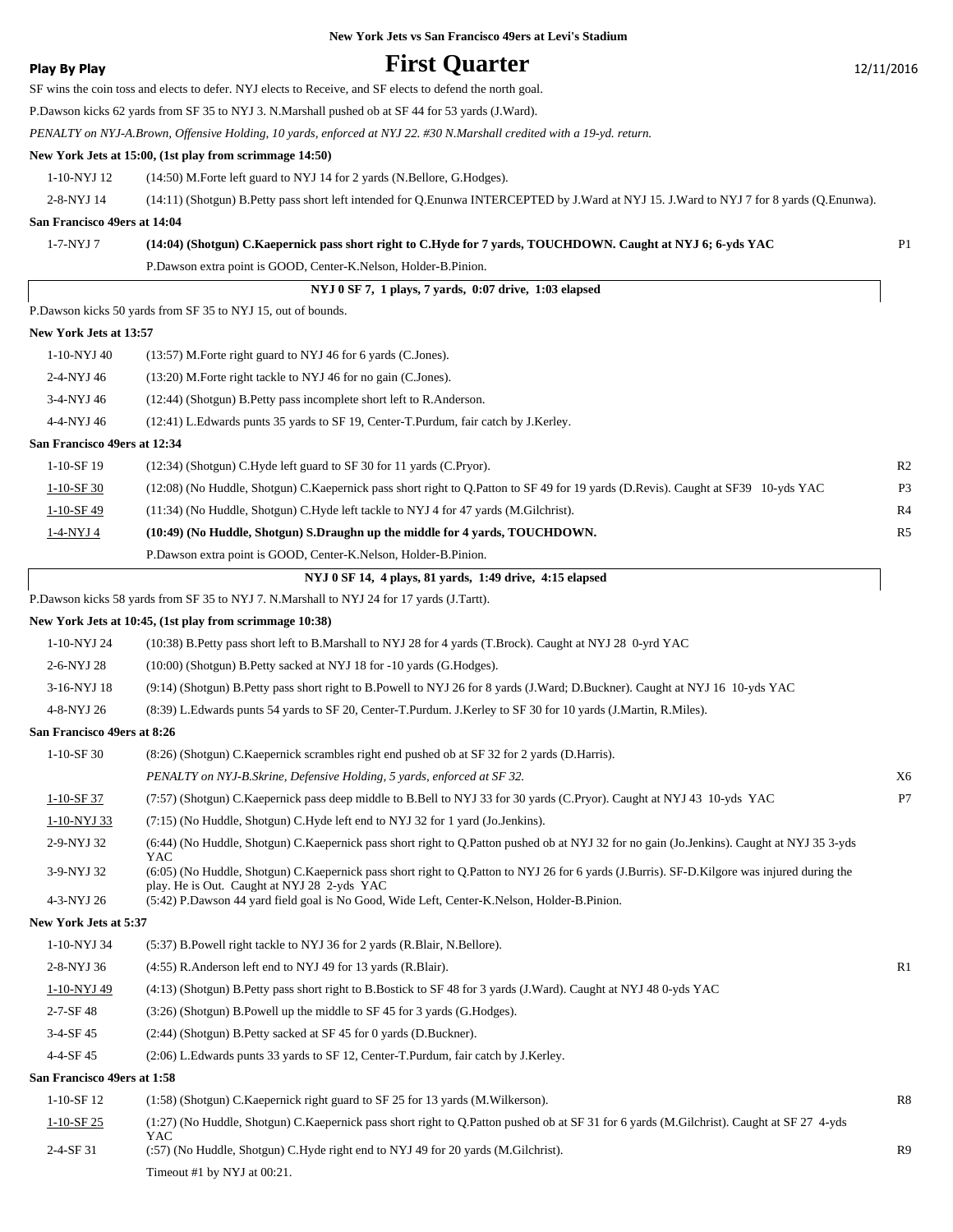|  | 1-10-NYJ 49 | (21) (Shotgun) C.Kaepernick pass short middle to J.Kerley pushed ob at NYJ 22 for 27 yards (B.Skrine). Caught at NYJ 40 18-yds YAC |  |  | P10 |
|--|-------------|------------------------------------------------------------------------------------------------------------------------------------|--|--|-----|
|--|-------------|------------------------------------------------------------------------------------------------------------------------------------|--|--|-----|

| <b>END OF OUARTER</b>      |              | Time                                        | <b>First Downs</b> |         |  |  | <b>Efficiencies</b> |        |
|----------------------------|--------------|---------------------------------------------|--------------------|---------|--|--|---------------------|--------|
|                            | <b>Score</b> | Poss                                        |                    | R P X T |  |  | 3 Down              | 4 Down |
| <b>New York Jets</b>       | $\mathbf{0}$ | 8:17 1 0 0 1                                |                    |         |  |  | 0/3                 | 0/0    |
| <b>San Francisco 49ers</b> | 14           | $6:43 \qquad 5 \qquad 4 \qquad 1 \qquad 10$ |                    |         |  |  | 0/1                 | 0/0    |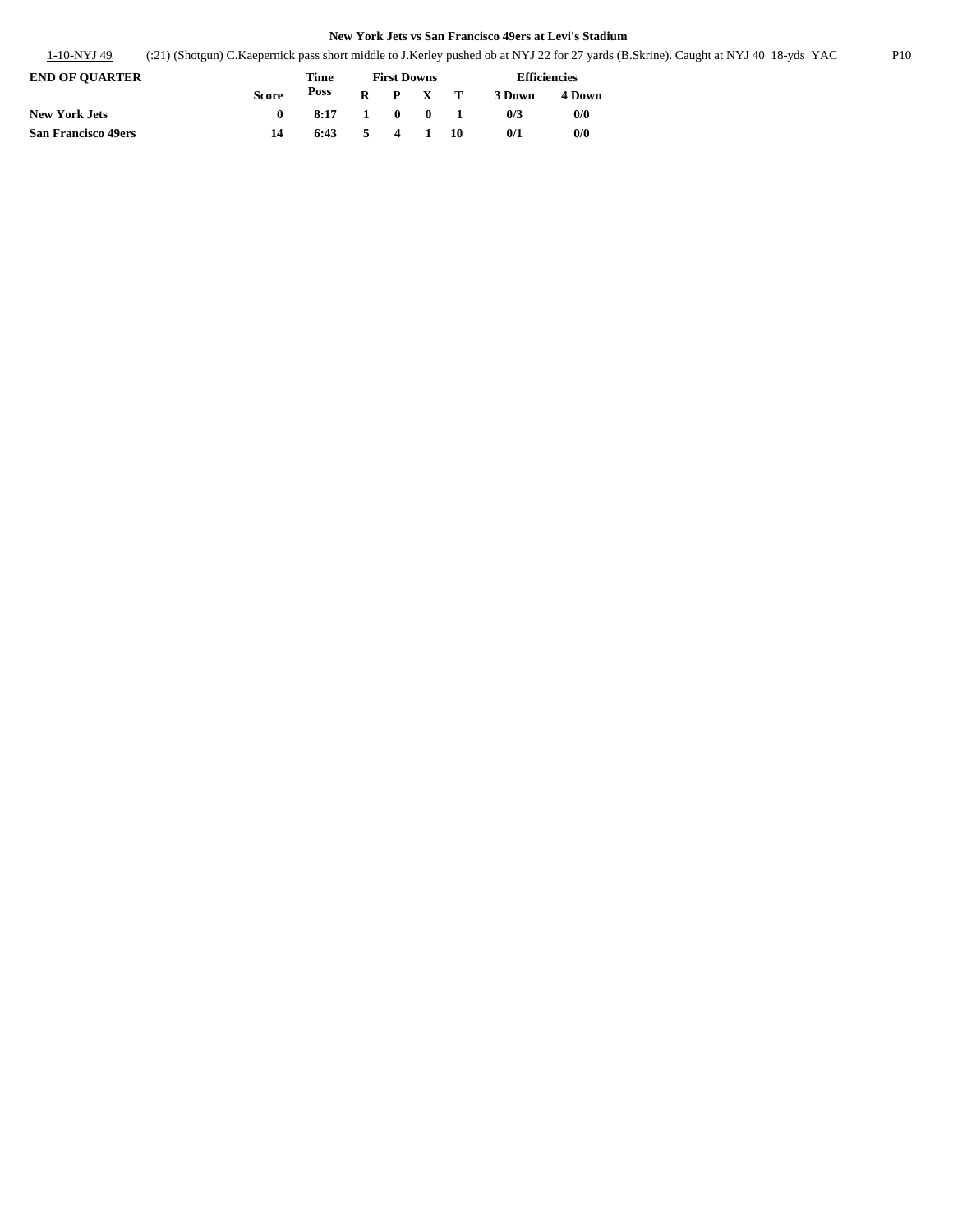| <b>Play By Play</b>            | <b>Second Quarter</b>                                                                                                                                                                                                                    | 12/11/2016     |
|--------------------------------|------------------------------------------------------------------------------------------------------------------------------------------------------------------------------------------------------------------------------------------|----------------|
| San Francisco 49ers continued. |                                                                                                                                                                                                                                          |                |
| 1-10-NYJ 22                    | (15:00) (Shotgun) C. Kaepernick pass incomplete short left to Q. Patton.                                                                                                                                                                 |                |
| 2-10-NYJ 22                    | (14:53) (No Huddle, Shotgun) C.Hyde right guard to NYJ 21 for 1 yard (D.Harris).                                                                                                                                                         |                |
| 3-9-NYJ 21                     | (14:12) (No Huddle, Shotgun) C. Kaepernick sacked at NYJ 30 for -9 yards (M. Williams).                                                                                                                                                  |                |
| 4-18-NYJ 30                    | (13:27) P.Dawson 48 yard field goal is No Good, Wide Right, Center-K.Nelson, Holder-B.Pinion.                                                                                                                                            |                |
| New York Jets at 13:21         |                                                                                                                                                                                                                                          |                |
| 1-10-NYJ 38                    | (13:21) (Shotgun) B. Powell left end to NYJ 42 for 4 yards (G. Hodges).                                                                                                                                                                  |                |
| 2-6-NYJ 42                     | (12:47) B. Powell left end to SF 48 for 10 yards (A. Bethea).                                                                                                                                                                            | R <sub>2</sub> |
| $1 - 10 - SF$ 48               | (12:06) B.Powell right guard to SF 47 for 1 yard (G.Hodges).                                                                                                                                                                             |                |
| 2-9-SF 47                      | (11:30) B.Petty pass short right to A.Seferian-Jenkins to SF 35 for 12 yards (J.Ward, J.Tartt) [D.Buckner]. Caught SF 40 5-yds YAC                                                                                                       | P <sub>3</sub> |
| $1 - 10 - SF$ 35               | (10:50) B.Petty pass short right to R.Anderson pushed ob at SF 28 for 7 yards (J.Tartt). Caught at SF 32 4-yds YAC                                                                                                                       |                |
| $2 - 3 - SF$ 28                | (10:16) (Shotgun) B.Powell right tackle to SF 26 for 2 yards (G.Hodges).                                                                                                                                                                 |                |
| $3-1-SF26$                     | (9:36) B.Powell left end to SF 24 for 2 yards (A.Bethea).                                                                                                                                                                                | R <sub>4</sub> |
| $1 - 10 - SF$ 24               | (8:57) (Shotgun) B. Wilds left tackle to SF 22 for 2 yards (D. Buckner).                                                                                                                                                                 |                |
| 2-8-SF 22                      | (8:20) (Shotgun) B.Petty pass short right to Q.Enunwa to SF 18 for 4 yards (J.Tartt). Caught at SF 23 5-yds YAC                                                                                                                          |                |
| 3-4-SF 18                      | (7:38) (Shotgun) B. Petty pass incomplete short right to Q. Enunwa [C. Jones].                                                                                                                                                           |                |
| 4-4-SF 18                      | (7:33) N.Folk 36 yard field goal is GOOD, Center-T.Purdum, Holder-L.Edwards.                                                                                                                                                             |                |
|                                | NYJ 3 SF 14, 11 plays, 44 yards, 5:53 drive, 7:32 elapsed                                                                                                                                                                                |                |
|                                | N.Folk kicks 65 yards from NYJ 35 to end zone, Touchback.                                                                                                                                                                                |                |
| San Francisco 49ers at 7:28    |                                                                                                                                                                                                                                          |                |
| $1-10-SF25$                    | (7:28) (Shotgun) C.Hyde right end pushed ob at NYJ 32 for 43 yards (M.Gilchrist).                                                                                                                                                        | R11            |
| 1-10-NYJ 32                    | (6:56) (No Huddle, Shotgun) C.Kaepernick pass short right to J.Kerley pushed ob at NYJ 32 for no gain (D.Harris). Caught at NYJ 37 5-yds                                                                                                 |                |
|                                | YAC                                                                                                                                                                                                                                      |                |
| 2-10-NYJ 32                    | (6:29) (No Huddle, Shotgun) S.Draughn up the middle to NYJ 29 for 3 yards (D.Harris, C.Pryor).                                                                                                                                           |                |
| 3-7-NYJ 29                     | (5:55) (No Huddle, Shotgun) C. Kaepernick pass incomplete deep left to J. Kerley.                                                                                                                                                        |                |
| 4-7-NYJ 29                     | (5:50) P.Dawson 47 yard field goal is GOOD, Center-K.Nelson, Holder-B.Pinion.                                                                                                                                                            |                |
|                                | NYJ 3 SF 17, 5 plays, 46 yards, 1:43 drive, 9:15 elapsed                                                                                                                                                                                 |                |
|                                | P.Dawson kicks 64 yards from SF 35 to NYJ 1. N.Marshall to NYJ 25 for 24 yards (R.Streater).                                                                                                                                             |                |
|                                | New York Jets at 5:45, (1st play from scrimmage 5:39)                                                                                                                                                                                    |                |
| 1-10-NYJ 25                    | (5:39) PENALTY on NYJ-E.Tomlinson, False Start, 5 yards, enforced at NYJ 25 - No Play.                                                                                                                                                   |                |
| 1-15-NYJ 20                    | (5:39) (Shotgun) B. Petty scrambles left end ran ob at NYJ 29 for 9 yards.                                                                                                                                                               |                |
| 2-6-NYJ 29                     | (5:07) B. Petty pass incomplete deep left to R. Anderson.                                                                                                                                                                                |                |
| 3-6-NYJ 29                     | (5:02) (Shotgun) B.Petty sacked at NYJ 22 for -7 yards (J.Ward).                                                                                                                                                                         |                |
| 4-13-NYJ 22                    | (4:30) L.Edwards punts 37 yards to SF 41, Center-T.Purdum, fair catch by J.Kerley.                                                                                                                                                       |                |
| San Francisco 49ers at 4:23    |                                                                                                                                                                                                                                          |                |
| $1-10-SF41$                    | (4:23) (Shotgun) PENALTY on SF-T.Brown, False Start, 5 yards, enforced at SF 41 - No Play.                                                                                                                                               |                |
| 1-15-SF 36                     | (4:23) (Shotgun) C.Hyde right tackle to NYJ 46 for 18 yards (D.Lee).                                                                                                                                                                     | R12            |
| 1-10-NYJ 46                    | (3:45) (No Huddle, Shotgun) C. Kaepernick sacked at SF 46 for -8 yards (sack split by Jo. Jenkins and L. Williams).                                                                                                                      |                |
| 2-18-SF 46                     | (3:04) (No Huddle, Shotgun) S.Draughn right tackle to NYJ 48 for 6 yards (B.Carter, C.Pryor).                                                                                                                                            |                |
| 3-12-NYJ 48                    | (2:24) (No Huddle, Shotgun) C. Kaepernick pass incomplete short right to C. Harper.                                                                                                                                                      |                |
| 4-12-NYJ 48                    | (2:16) B.Pinion punts 36 yards to NYJ 12, Center-K.Nelson, downed by SF-R.Streater.                                                                                                                                                      |                |
|                                | PENALTY on NYJ-J.Martin, Offensive Holding, 6 yards, enforced at NYJ 12.                                                                                                                                                                 |                |
| New York Jets at 2:07          |                                                                                                                                                                                                                                          |                |
| $1-10-NYJ$ 6                   | (2:07) (Shotgun) B.Petty pass short left to B.Bostick to NYJ 20 for 14 yards (A.Bethea). Caught at NYJ 20 0-yd YAC                                                                                                                       | P <sub>5</sub> |
| Two-Minute Warning             |                                                                                                                                                                                                                                          |                |
| 1-10-NYJ 20                    | (2:00) (Shotgun) B.Petty pass deep middle to Q.Enunwa to NYJ 36 for 16 yards (A.Bethea). Caught NYJ 36 0-yd YAC                                                                                                                          | P <sub>6</sub> |
| 1-10-NYJ 36                    | The Replay Official reviewed the pass completion ruling, and the play was Upheld. The ruling on the field was confirmed.<br>(1:26) (Shotgun) B.Petty pass short right to R.Anderson to 50 for 14 yards (T.Brock). Caught NYJ 50 0-yd YAC | P7             |
|                                | Timeout $#2$ by NYJ at $01:17$ .                                                                                                                                                                                                         |                |
| $1 - 10 - 50$                  | (1:17) (Shotgun) B.Petty pass short left to B.Powell pushed ob at SF 48 for 2 yards (J.Ward). Caught at NYJ 47 5-yds YAC                                                                                                                 |                |
| $2 - 8 - SF$ 48                | (1:11) (Shotgun) B. Petty pass incomplete deep right to R. Anderson.                                                                                                                                                                     |                |
|                                |                                                                                                                                                                                                                                          |                |

3-8-SF 48 (1:06) (Shotgun) B.Petty sacked at NYJ 47 for -5 yards (sack split by R.Blair and A.Lynch).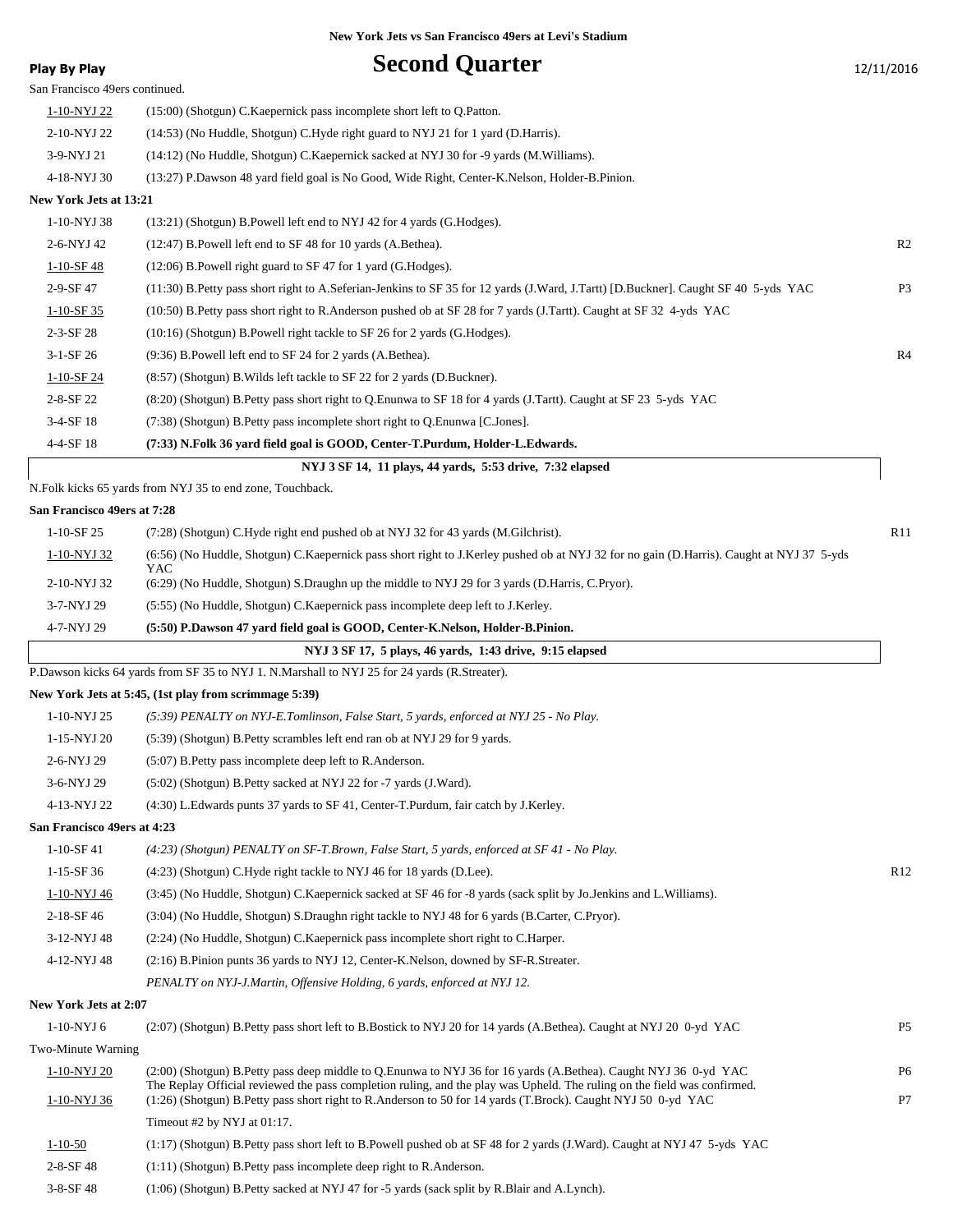Timeout #1 by SF at 00:59.

4-13-NYJ 47 (:59) L.Edwards punts 42 yards to SF 11, Center-T.Purdum, fair catch by J.Kerley.

# **San Francisco 49ers at 0:52**

| San Francisco 49ers at 0:52 |                                                                                                                                    |                 |
|-----------------------------|------------------------------------------------------------------------------------------------------------------------------------|-----------------|
| 1-10-SF 11                  | (:52) (Shotgun) C.Kaepernick pass short middle to J.Kerley to SF 16 for 5 yards (D.Lee). Caught at SF 15 1-yd YAC                  |                 |
| $2-5-SF16$                  | (:29) (No Huddle, Shotgun) C.Kaepernick pass short middle to J.Kerley to SF 25 for 9 yards (M.Gilchrist). Caught at SF 25 0-yd YAC | P <sub>13</sub> |
|                             | Timeout #2 by SF at $00:24$ .                                                                                                      |                 |
| $1-10-SF25$                 | (:24) (Shotgun) C. Kaepernick pass incomplete short middle to J. Kerley.                                                           |                 |
| $2-10-SF25$                 | (:19) (Shotgun) C.Kaepernick pass short left to R.Streater to SF 32 for 7 yards (D.Lee). Caught at SF 32 0-yd YAC                  |                 |
|                             | Timeout #3 by SF at $00:14$ .                                                                                                      |                 |
| $3-3-$ SF 32                | (:14) (Shotgun) S.Draughn left tackle to SF 43 for 11 yards (M.Williams, D.Harris).                                                | R <sub>14</sub> |
|                             |                                                                                                                                    |                 |

| <b>END OF OUARTER</b>      |       | Time         | <b>First Downs</b> |  |                 |  | <b>Efficiencies</b> |        |  |
|----------------------------|-------|--------------|--------------------|--|-----------------|--|---------------------|--------|--|
|                            | Score | Poss         |                    |  | $R$ $P$ $X$ $T$ |  | 3 Down              | 4 Down |  |
| <b>New York Jets</b>       | 3     | 8:30 2 4 0 6 |                    |  |                 |  | 1/4                 | 0/0    |  |
| <b>San Francisco 49ers</b> | 17    | 6:30         | 3 1 0 4            |  |                 |  | 1/4                 | 0/0    |  |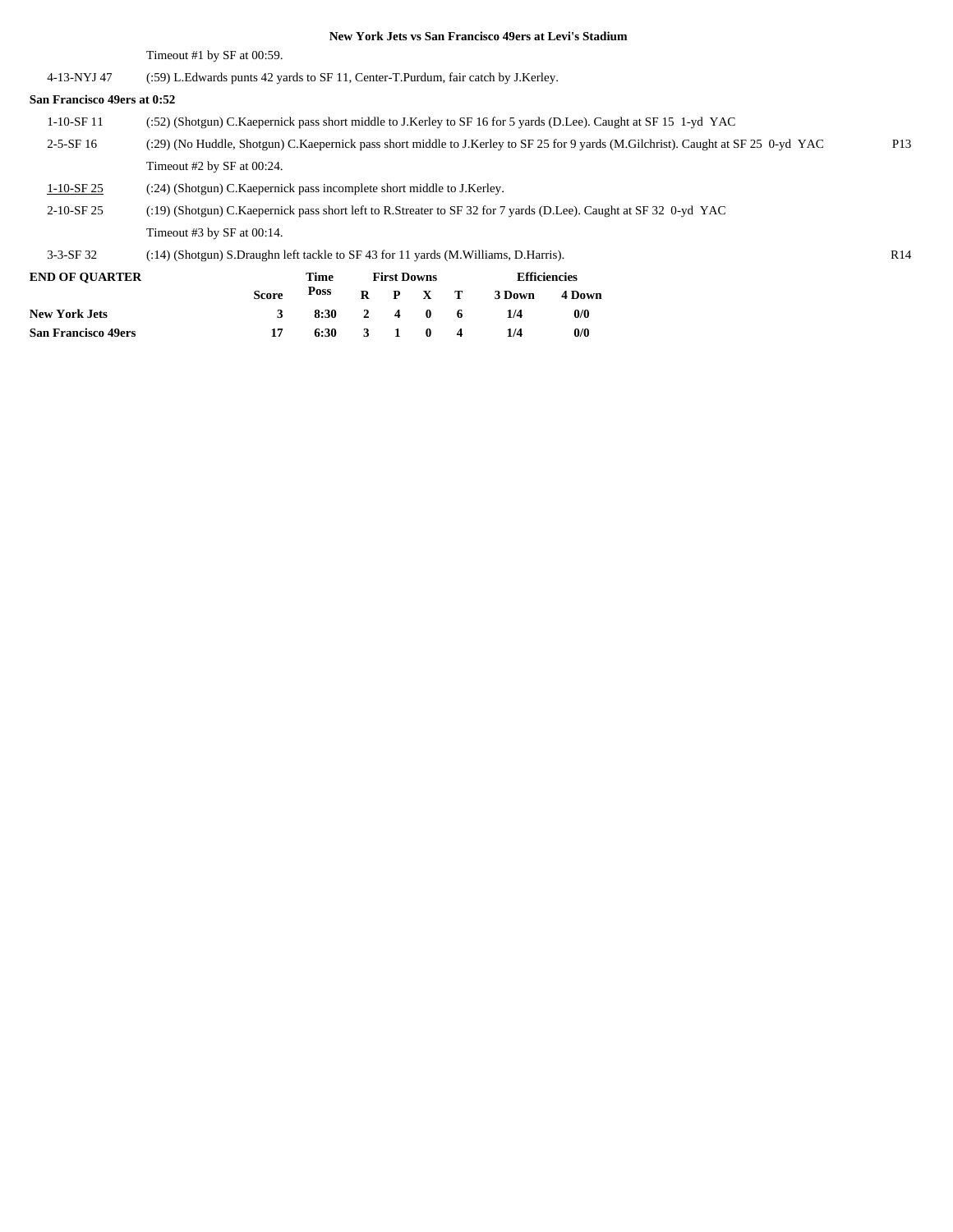# **Play By Play Play Play Play Play By Play Play By Play Play By Play Play Play Play Play Play Play Play Play Play Play Play Play Play Play Play Play Play Play Play Play**

SF elects to Receive, and NYJ elects to defend the North goal.

N.Folk kicks 60 yards from NYJ 35 to SF 5. J.Shepherd to SF 25 for 20 yards (B.Carter, R.Miles). NYJ-M.Gilchrist was injured during the play. He is Out.

## **San Francisco 49ers at 15:00, (1st play from scrimmage 14:53)**

| 1-10-SF 25      | $(14:53)$ (Shotgun) C. Kaepernick pass incomplete short left to B. Bell.               |
|-----------------|----------------------------------------------------------------------------------------|
| $2-10-$ SF 25   | (14:49) (No Huddle, Shotgun) C.Hyde up the middle to SF 30 for 5 yards (D.Lee).        |
| $3 - 5 - SF$ 30 | $(14:06)$ (No Huddle, Shotgun) C. Kaepernick pass incomplete short right to C. Harper. |
|                 | .                                                                                      |

# 4-5-SF 30 (14:01) B.Pinion punts 46 yards to NYJ 24, Center-K.Nelson, fair catch by N.Marshall.

## **New York Jets at 13:53**

| 1-10-NYJ 24     | (13:53) B. Powell left tackle to NYJ 30 for 6 yards (G. Hodges). SF-G. Hodges was injured during the play. His return is Probable.                     |                 |
|-----------------|--------------------------------------------------------------------------------------------------------------------------------------------------------|-----------------|
| 2-4-NYJ 30      | (13:26) (Shotgun) B.Powell up the middle to NYJ 33 for 3 yards (M.Wilhoite). NYJ-B.Bostick was injured during the play. His return is<br>Questionable. |                 |
| 3-1-NYJ 33      | (12:53) (Shotgun) B. Powell up the middle to NYJ 37 for 4 yards (N. Bellore).                                                                          | R8              |
| 1-10-NYJ 37     | $(12:17)$ B. Powell left end to SF 47 for 16 yards $(J.Ward)$ .                                                                                        | R <sub>9</sub>  |
| 1-10-SF 47      | $(11:37)$ B. Powell left end to SF 44 for 3 yards $(G.Hodges)$ .                                                                                       |                 |
| $2 - 7 - SF$ 44 | (10:56) B. Petty pass short left to A. Seferian-Jenkins to SF 35 for 9 yards (A. Bethea). Caught at SF 35 0-yd YAC                                     | P <sub>10</sub> |
| $1-10-SF35$     | (10:21) B. Powell right tackle to SF 34 for 1 yard (A. Brooks).                                                                                        |                 |
| 2-9-SF 34       | (9:38) (Shotgun) B. Petty sacked at SF 43 for -9 yards (D. Buckner).                                                                                   |                 |
| $3-18-SF43$     | (8:55) (Shotgun) B.Petty pass deep left to R.Anderson to SF 3 for 40 yards (A.Bethea). Caught at SF 6 3-yds YAC                                        | P <sub>11</sub> |
| $1 - 3 - SF3$   | $(8.13)$ (Shotgun) PENALTY on NYJ-B.Qyale, False Start, 5 yards, enforced at SF 3 - No Play.                                                           |                 |
| $1-8-SF8$       | (7:40) B. Petty pass incomplete short left to Q. Enunwa (J. Ward).                                                                                     |                 |
| $2 - 8 - SF 8$  | (7:37) (Shotgun) B. Petty sacked at SF 18 for -10 yards (J. Tartt).                                                                                    |                 |
| $3-18-SF18$     | $(6.52)$ (Shotgun) B. Petty pass short right to B. Powell to SF 12 for 6 yards (E. Harold).                                                            |                 |
|                 | Penalty on NYJ-B. Winters, Ineligible Downfield Pass, declined. Caught at SF 23 11-yds YAC                                                             |                 |
| 4-12-SF 12      | (6:31) N.Folk 30 yard field goal is GOOD, Center-T.Purdum, Holder-L.Edwards.                                                                           |                 |
|                 | Penalty on SF-R.Robinson, Defensive Offside, declined.                                                                                                 |                 |

## **NYJ 6 SF 17, 13 plays, 64 yards, 7:25 drive, 8:32 elapsed**

N.Folk kicks 65 yards from NYJ 35 to end zone, Touchback.

### **San Francisco 49ers at 6:28**

| END OF OUA DTED              | Timo<br><b>Efficiancias</b><br>First Downs                                                                                                   |                 |
|------------------------------|----------------------------------------------------------------------------------------------------------------------------------------------|-----------------|
| $1-10-SF$ 19                 | (:21) (Shotgun) C.Hyde left guard to SF 22 for 3 yards (D.Harris).                                                                           |                 |
| San Francisco 49ers at 0:21  |                                                                                                                                              |                 |
| 4-5-NYJ 45                   | (:28) L.Edwards punts 36 yards to SF 19, Center-T.Purdum, fair catch by J.Kerley.                                                            |                 |
| 3-10-NYJ 40                  | $(1:07)$ (Shotgun) B. Petty scrambles right tackle to NYJ 45 for 5 yards (D. Buckner).                                                       |                 |
| 2-10-NYJ 40                  | $(1:11)$ B. Petty pass incomplete short right to B. Marshall.                                                                                |                 |
| 1-20-NYJ 30                  | (1:57) (Shotgun) B.Petty pass short left to B.Powell to NYJ 40 for 10 yards (J.Tartt). Caught at NYJ 25 15-yds YAC                           |                 |
|                              | PENALTY on NYJ-B.Ijalana, Offensive Holding, 10 yards, enforced at NYJ 40 - No Play.                                                         |                 |
| 1-10-NYJ 40                  | (2:03) B. Petty pass incomplete deep left to B. Marshall.                                                                                    |                 |
|                              | Penalty on SF-T.Brock, Illegal Use of Hands, declined. Caught at NYJ 38 2-vds YAC                                                            |                 |
| 3-11-NYJ 20                  | (2:25) (Shotgun) B.Petty pass deep right to B.Marshall pushed ob at NYJ 40 for 20 yards (R.Robinson).                                        | P <sub>12</sub> |
| 2-11-NYJ 20                  | (2:30) (Shotgun) B. Petty pass incomplete deep left to B. Marshall.                                                                          |                 |
| 1-10-NYJ 21                  | (3:10) B.Powell right guard to NYJ 20 for -1 yards (D.Buckner).                                                                              |                 |
| <b>New York Jets at 3:10</b> |                                                                                                                                              |                 |
| $4 - 6 - SF$ 42              | (3:22) B. Pinion punts 37 yards to NYJ 21, Center-K. Nelson, downed by SF-A. Burbridge.                                                      |                 |
| $3-6-$ SF 42                 | (3:28) (No Huddle, Shotgun) C.Kaepernick pass incomplete deep left to T.Smith (J.Burris). SF-T.Smith was injured during the play. He is Out. |                 |
| $2 - 5 - SF$ 43              | $(4:14)$ (No Huddle, Shotgun) C. Hyde up the middle to SF 42 for -1 yards (M. Wilkerson).                                                    |                 |
| $1-10-SF38$                  | (4.53) (No Huddle, Shotgun) S.Draughn right tackle to SF 43 for 5 yards (Jo.Jenkins).                                                        |                 |
| $3-5-SF30$                   | (5:25) (No Huddle, Shotgun) C. Kaepernick scrambles right end to SF 38 for 8 yards.                                                          | R15             |
| $2 - 5 - SF$ 30              | (6:00) (No Huddle, Shotgun) C.Hyde up the middle to SF 30 for no gain (F.Bishop, S.Richardson).                                              |                 |
| $1-10-SF25$                  | (6:28) (Shotgun) C.Hyde left tackle to SF 30 for 5 yards (F.Bishop).                                                                         |                 |
|                              |                                                                                                                                              |                 |

| <b>END OF OUARTER</b>      |              | Time            |              |              | <b>First Downs</b>      |              | <b>Efficiencies</b> |        |
|----------------------------|--------------|-----------------|--------------|--------------|-------------------------|--------------|---------------------|--------|
|                            | <b>Score</b> | Poss            |              |              | $R$ $P$ $X$ $T$         |              | 3 Down              | 4 Down |
| <b>New York Jets</b>       | 6.           | $10:14$ 2 3 0 5 |              |              |                         |              | 3/5                 | 0/0    |
| <b>San Francisco 49ers</b> |              | 4:46            | $\mathbf{1}$ | $\mathbf{0}$ | $\overline{\mathbf{0}}$ | $\mathbf{I}$ | 1/3                 | 0/0    |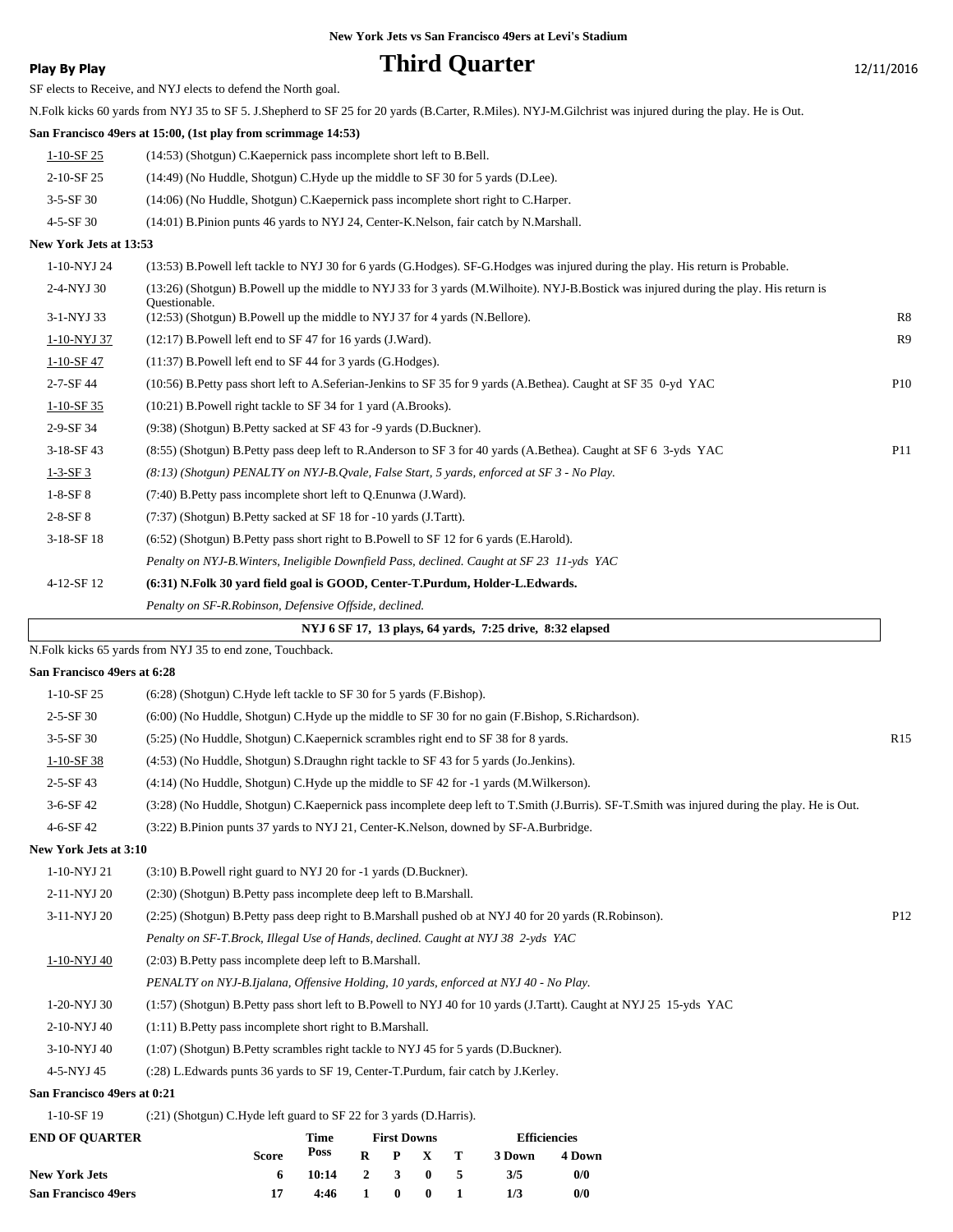**Play By Play Play Play Play Play Play Play Play Play Play Play Play Play Play Play Play Play Play Play Play Play Play Play Play Play Play Play Play Play Play Pla** 

| San Francisco 49ers continued. |                                                                                                                                                                                                                                                                  |                 |
|--------------------------------|------------------------------------------------------------------------------------------------------------------------------------------------------------------------------------------------------------------------------------------------------------------|-----------------|
| 2-7-SF 22                      | (15:00) (Shotgun) C.Hyde left guard to SF 22 for no gain (F.Bishop). FUMBLES (F.Bishop), recovered by SF-Q.Patton at SF 23. Q.Patton to SF<br>23 for no gain (L. Williams).<br>PENALTY on SF-M.Martin, Offensive Holding, 10 yards, enforced at SF 22 - No Play. |                 |
| 2-17-SF 12                     | (14:36) (No Huddle, Shotgun) C.Kaepernick pass short left to J.Kerley to SF 21 for 9 yards (M.Wilkerson). Caught at SF 9 12-yds YAC                                                                                                                              |                 |
| $3-8-SF$ 21                    | (14:03) (No Huddle, Shotgun) PENALTY on NYJ-F.Bishop, Neutral Zone Infraction, 5 yards, enforced at SF 21 - No Play.                                                                                                                                             |                 |
| $3-3-SF$ 26                    | (13:43) (No Huddle, Shotgun) C. Kaepernick pass incomplete short middle to J. Kerley.                                                                                                                                                                            |                 |
| 4-3-SF 26                      | (13:39) B.Pinion punts 40 yards to NYJ 34, Center-K.Nelson. N.Marshall to NYJ 34 for no gain (R.Streater).                                                                                                                                                       |                 |
| New York Jets at 13:27         |                                                                                                                                                                                                                                                                  |                 |
| 1-10-NYJ 34                    | (13:27) B. Petty pass incomplete deep right to Q. Enunwa (J. Ward).                                                                                                                                                                                              |                 |
| 2-10-NYJ 34                    | (13:21) (Shotgun) B.Powell right end to NYJ 45 for 11 yards (J.Ward).                                                                                                                                                                                            | R <sub>13</sub> |
| <u>1-10-NYJ 45</u>             | $(12:40)$ B. Powell up the middle to NYJ 46 for 1 yard (D. Buckner).                                                                                                                                                                                             |                 |
| 2-9-NYJ 46                     | (12:05) B.Powell right guard to SF 48 for 6 yards (G.Dorsey).                                                                                                                                                                                                    |                 |
| $3 - 3 - SF$ 48                | (11:28) (Shotgun) B.Petty pass short left to R.Anderson to SF 45 for 3 yards (T.Brock). Caught at SF 45 0-yd YAC                                                                                                                                                 | P <sub>14</sub> |
| $1 - 10 - SF$ 45               | (10:43) R.Anderson left end to SF 46 for -1 yards (G.Hodges).                                                                                                                                                                                                    |                 |
| 2-11-SF 46                     | (10:00) (Shotgun) B.Petty pass incomplete deep left to R.Anderson.                                                                                                                                                                                               |                 |
| 3-11-SF 46                     | (9:55) (Shotgun) B.Petty pass short left to B.Marshall pushed ob at SF 37 for 9 yards (M.Wilhoite, A.Bethea). NYJ-B.Marshall was injured during                                                                                                                  |                 |
| 4-2-SF 37                      | the play. Caught at SF 40 3-yds YAC<br>(9:25) (Shotgun) B.Petty pass short left to C.Peake to SF 27 for 10 yards (R.Blair) [N.Bellore]. Caught at SF 29 2-yds YAC                                                                                                | P <sub>15</sub> |
| $1-10-SF27$                    | (8:40) B.Powell right tackle to SF 29 for -2 yards (G.Dorsey).                                                                                                                                                                                                   |                 |
| 2-12-SF 29                     | (8:01) (Shotgun) B.Petty pass short middle to A.Seferian-Jenkins to SF 15 for 14 yards (J.Tartt). Caught at SF 24 9-yds YAC                                                                                                                                      | P <sub>16</sub> |
| $1-10-SF15$                    | (7:19) (Shotgun) B.Petty pass short right to B.Powell to SF 7 for 8 yards (J.Tartt). Caught at SF 19 12-yds YAC                                                                                                                                                  |                 |
| $2 - 2 - SF7$                  | (6:37) B. Powell up the middle to SF 9 for -2 yards (N. Bellore, J. Tartt).                                                                                                                                                                                      |                 |
| $3-4-SF9$                      | (5:55) (Shotgun) B. Petty right guard to SF 5 for 4 yards (N. Bellore).                                                                                                                                                                                          | R <sub>17</sub> |
| $1 - 5 - SF 5$                 | (5:09) (Shotgun) B.Powell left guard for 5 yards, TOUCHDOWN.                                                                                                                                                                                                     | R <sub>18</sub> |
|                                | TWO-POINT CONVERSION ATTEMPT. B.Petty rushes right guard. ATTEMPT SUCCEEDS. Shotgun Formation.                                                                                                                                                                   |                 |
|                                | NYJ 14 SF 17, 15 plays, 66 yards, 8:23 drive, 9:56 elapsed                                                                                                                                                                                                       |                 |
|                                | N.Folk kicks 65 yards from NYJ 35 to end zone, Touchback.                                                                                                                                                                                                        |                 |
| San Francisco 49ers at 5:04    |                                                                                                                                                                                                                                                                  |                 |
| $1-10-SF25$                    | (5:04) (Shotgun) C.Hyde right end to SF 36 for 11 yards (D.Harris, J.Burris).                                                                                                                                                                                    | R <sub>16</sub> |
| $1-10-SF$ 36                   | (4:25) (No Huddle, Shotgun) C.Hyde left tackle to SF 36 for no gain (D.Simon, D.Lee).                                                                                                                                                                            |                 |
| 2-10-SF 36                     | (3:39) (Shotgun) C.Hyde up the middle to SF 39 for 3 yards (D.Harris).                                                                                                                                                                                           |                 |
|                                | PENALTY on SF-T.Brown, Offensive Holding, 10 yards, enforced at SF 36 - No Play.                                                                                                                                                                                 |                 |
| 2-20-SF 26                     | (3:34) (No Huddle, Shotgun) C.Hyde right tackle to SF 30 for 4 yards (D.Simon).                                                                                                                                                                                  |                 |
| 3-16-SF 30                     | (2:49) (No Huddle, Shotgun) C.Kaepernick pass short right to S.Draughn to SF 25 for -5 yards (S.Richardson). Caught at SF 25 0-yd YAC                                                                                                                            |                 |
|                                | Timeout #1 by NYJ at 02:42.                                                                                                                                                                                                                                      |                 |
| 4-21-SF 25                     | (2.42) B.Pinion punts 40 yards to NYJ 35, Center-K.Nelson, fair catch by N.Marshall.                                                                                                                                                                             |                 |
| New York Jets at 2:35          |                                                                                                                                                                                                                                                                  |                 |
| 1-10-NYJ 35                    | (2:35) (Shotgun) B.Petty pass short right to Q.Enunwa pushed ob at NYJ 44 for 9 yards (J.Tartt). Caught at NYJ 36; 8-yds YAC                                                                                                                                     |                 |
| 2-1-NYJ 44                     | (2:29) (Shotgun) B.Powell right tackle to SF 48 for 8 yards (D.Buckner).                                                                                                                                                                                         | R <sub>19</sub> |
| $1-10-SF$ 48                   | (2:02) (No Huddle, Shotgun) B.Petty pass short left to R.Anderson to SF 39 for 9 yards (T.Brock, J.Ward). Caught at SF 40 1-yd YAC                                                                                                                               |                 |
| Two-Minute Warning             |                                                                                                                                                                                                                                                                  |                 |
| 2-1-SF 39                      | (1:55) (Shotgun) B.Powell right guard to SF 30 for 9 yards (J.Tartt).                                                                                                                                                                                            | R20             |
| $1-10-SF30$                    | (1:28) (No Huddle, Shotgun) B. Petty pass short left to B. Powell to SF 23 for 7 yards (N. Bellore).                                                                                                                                                             |                 |
|                                | PENALTY on NYJ, Illegal Formation, 5 yards, enforced at SF 30 - No Play.                                                                                                                                                                                         |                 |
| 1-15-SF 35                     | $(1:20)$ (Shotgun) B. Wilds up the middle to SF 33 for 2 yards (D. Buckner).                                                                                                                                                                                     |                 |
| 2-13-SF 33                     | (:55) (No Huddle, Shotgun) B.Petty scrambles right end pushed ob at SF 32 for 1 yard (J.Ward).                                                                                                                                                                   |                 |
| 3-12-SF 32                     | (:48) (Shotgun) B. Petty pass incomplete deep left to R. Anderson.                                                                                                                                                                                               |                 |
| 4-12-SF 32                     | (:43) N.Folk 50 yard field goal is GOOD, Center-T.Purdum, Holder-L.Edwards.                                                                                                                                                                                      |                 |
|                                | NYJ 17 SF 17, 8 plays, 33 yards, 1:57 drive, 14:22 elapsed                                                                                                                                                                                                       |                 |

N.Folk kicks 65 yards from NYJ 35 to end zone, Touchback.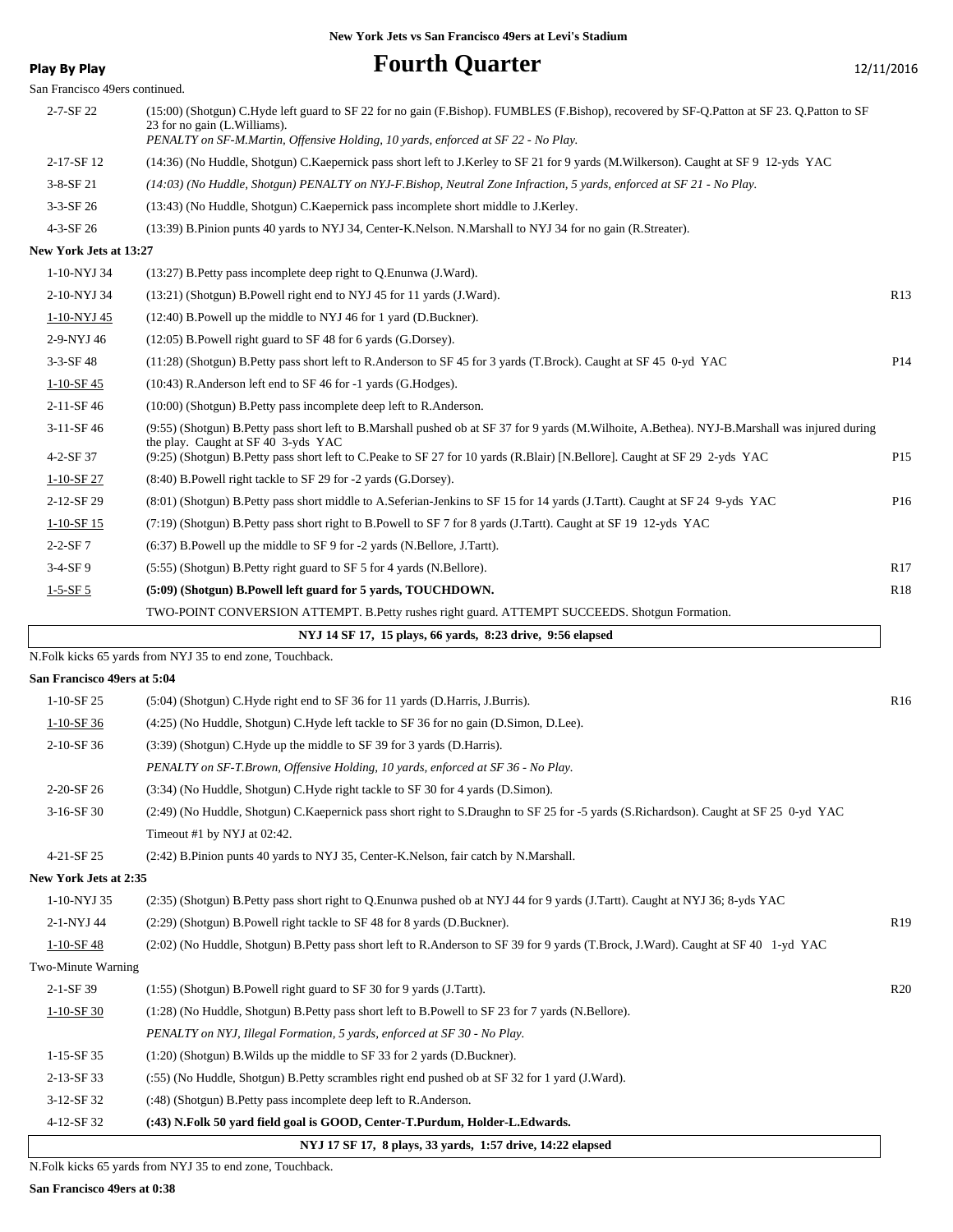| $1-10-SF25$           | (:38) (Shotgun) C. Kaepernick pass incomplete short right to C. Harper.                            |  |  |  |  |  |
|-----------------------|----------------------------------------------------------------------------------------------------|--|--|--|--|--|
| 2-10-SF 25            | (:35) (No Huddle, Shotgun) C. Kaepernick pass incomplete short right to C. Harper.                 |  |  |  |  |  |
| $3-10-SF25$           | (:31) (No Huddle, Shotgun) S.Draughn up the middle to SF 28 for 3 yards (D.Middleton, L.Williams). |  |  |  |  |  |
|                       | Timeout $#2$ by NYJ at $00:25$ .                                                                   |  |  |  |  |  |
| $4 - 7 - SF$ 28       | (:25) B.Pinion punts 40 yards to NYJ 32, Center-K.Nelson, fair catch by N.Marshall.                |  |  |  |  |  |
| New York Jets at 0:18 |                                                                                                    |  |  |  |  |  |
| 1-10-NYJ 32           | (:18) (Shotgun) B. Petty pass incomplete deep middle to C. Peake.                                  |  |  |  |  |  |
| 2-10-NYJ 32           | $(13)$ (Shotgun) B. Powell left end pushed ob at NYJ 35 for 3 yards (K. Reaser).                   |  |  |  |  |  |
|                       | Timeout $#3$ by NYJ at $00:07$ .                                                                   |  |  |  |  |  |
|                       |                                                                                                    |  |  |  |  |  |

3-7-NYJ 35 (:07) (Shotgun) B.Powell up the middle to NYJ 43 for 8 yards (D.Buckner). R21

| <b>END OF OUARTER</b>      | Time  |       |  |       | <b>First Downs</b> | <b>Efficiencies</b> |        |
|----------------------------|-------|-------|--|-------|--------------------|---------------------|--------|
|                            | Score | Poss  |  |       | $R$ $P$ $X$ $T$    | 3 Down              | 4 Down |
| <b>New York Jets</b>       |       | 10:38 |  |       | 6 3 0 9            | 3/5                 | 1/1    |
| <b>San Francisco 49ers</b> | 17    | 4:22  |  | 1 0 0 |                    | 0/3                 | 0/0    |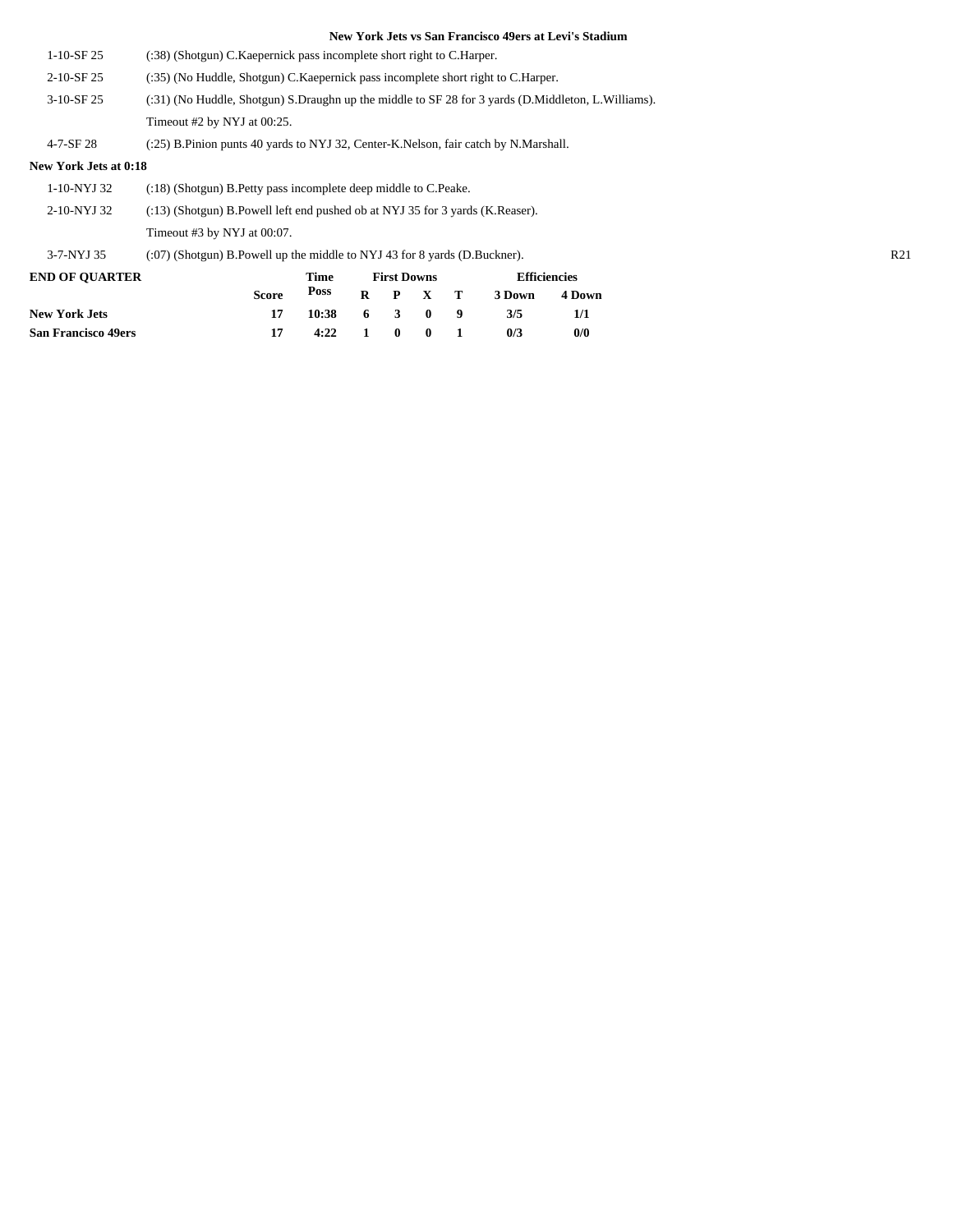# **Play By Play COVERTIME** 12/11/2016

SF wins toss, elects to Receive, and NYJ elects to defend the North goal.

N.Folk kicks 65 yards from NYJ 35 to end zone, Touchback.

## **San Francisco 49ers at 15:00**

| San Francisco 49618 at 19.00  |                                                                                                                                    |                 |
|-------------------------------|------------------------------------------------------------------------------------------------------------------------------------|-----------------|
| $1-10-SF25$                   | (15:00) (Shotgun) C.Kaepernick pass short left to G.Celek to SF 30 for 5 yards (D.Harris). Caught at SF 30 0-yd YAC                |                 |
| $2 - 5 - SF$ 30               | (14:35) (No Huddle, Shotgun) C.Hyde right end pushed ob at NYJ 45 for 25 yards (R.Miles).                                          | R17             |
| 1-10-NYJ 45                   | (14:12) (No Huddle, Shotgun) S.Draughn up the middle to NYJ 45 for no gain (D.Simon).                                              |                 |
| 2-10-NYJ 45                   | (13:36) (No Huddle, Shotgun) C. Kaepernick pass incomplete short middle to Q. Patton (D. Revis).                                   |                 |
| 3-10-NYJ 45                   | (13:32) (No Huddle, Shotgun) C.Kaepernick pass short right to C.Harper to NYJ 37 for 8 yards (J.Burris). Caught at NYJ 37 0-yd YAC |                 |
| 4-2-NYJ 37                    | (12:56) (No Huddle, Shotgun) C.Hyde left guard to NYJ 37 for no gain (M.Wilkerson, D.Simon).                                       |                 |
| <b>New York Jets at 12:51</b> |                                                                                                                                    |                 |
| 1-10-NYJ 37                   | (12:51) B. Powell up the middle to NYJ 41 for 4 yards (D. Buckner).                                                                |                 |
| 2-6-NYJ 41                    | (12:07) (Shotgun) B. Powell left end to NYJ 49 for 8 yards (N. Bellore, J. Ward).                                                  | R22             |
| 1-10-NYJ 49                   | (11:22) B. Petty pass deep left to R. Anderson to SF 25 for 26 yards (J. Tartt) [D. Buckner]. Caught at SF 25 0-yd YAC             | P <sub>23</sub> |
|                               | Timeout #1 by NYJ at 10:36.                                                                                                        |                 |
| $1-10-SF25$                   | $(10:36)$ B. Powell left guard to SF 23 for 2 yards $(A.Brooks)$ .                                                                 |                 |
| $2 - 8 - SF$ 23               | $(9.52)$ PENALTY on NYJ-B.Ijalana, False Start, 5 yards, enforced at SF 23 - No Play.                                              |                 |
| 2-13-SF 28                    | (9:27) B. Powell right tackle to SF 19 for 9 yards (A. Bethea, E. Harold).                                                         |                 |
| 3-4-SF 19                     | (8:41) (Shotgun) B.Powell left tackle for 19 yards, TOUCHDOWN.                                                                     | R24             |
|                               | Penalty on SF-A.Brooks, Defensive Offside, declined.                                                                               |                 |
|                               |                                                                                                                                    |                 |

| NYJ 23 SF 17, 6 plays, 63 yards, 4:16 drive, 6:25 elapsed |  |  |  |                                                                    |                           |                     |  |  |  |  |  |
|-----------------------------------------------------------|--|--|--|--------------------------------------------------------------------|---------------------------|---------------------|--|--|--|--|--|
| Time                                                      |  |  |  |                                                                    |                           | <b>Efficiencies</b> |  |  |  |  |  |
| Poss                                                      |  |  |  |                                                                    | 3 Down                    | 4 Down              |  |  |  |  |  |
|                                                           |  |  |  |                                                                    | 1/1                       | 0/0                 |  |  |  |  |  |
| 2:09                                                      |  |  |  |                                                                    | 0/1                       | 0/1                 |  |  |  |  |  |
|                                                           |  |  |  | <b>First Downs</b><br>$\begin{array}{ccc} & 1 & 0 & 0 \end{array}$ | R P X T<br>$4:16$ 2 1 0 3 |                     |  |  |  |  |  |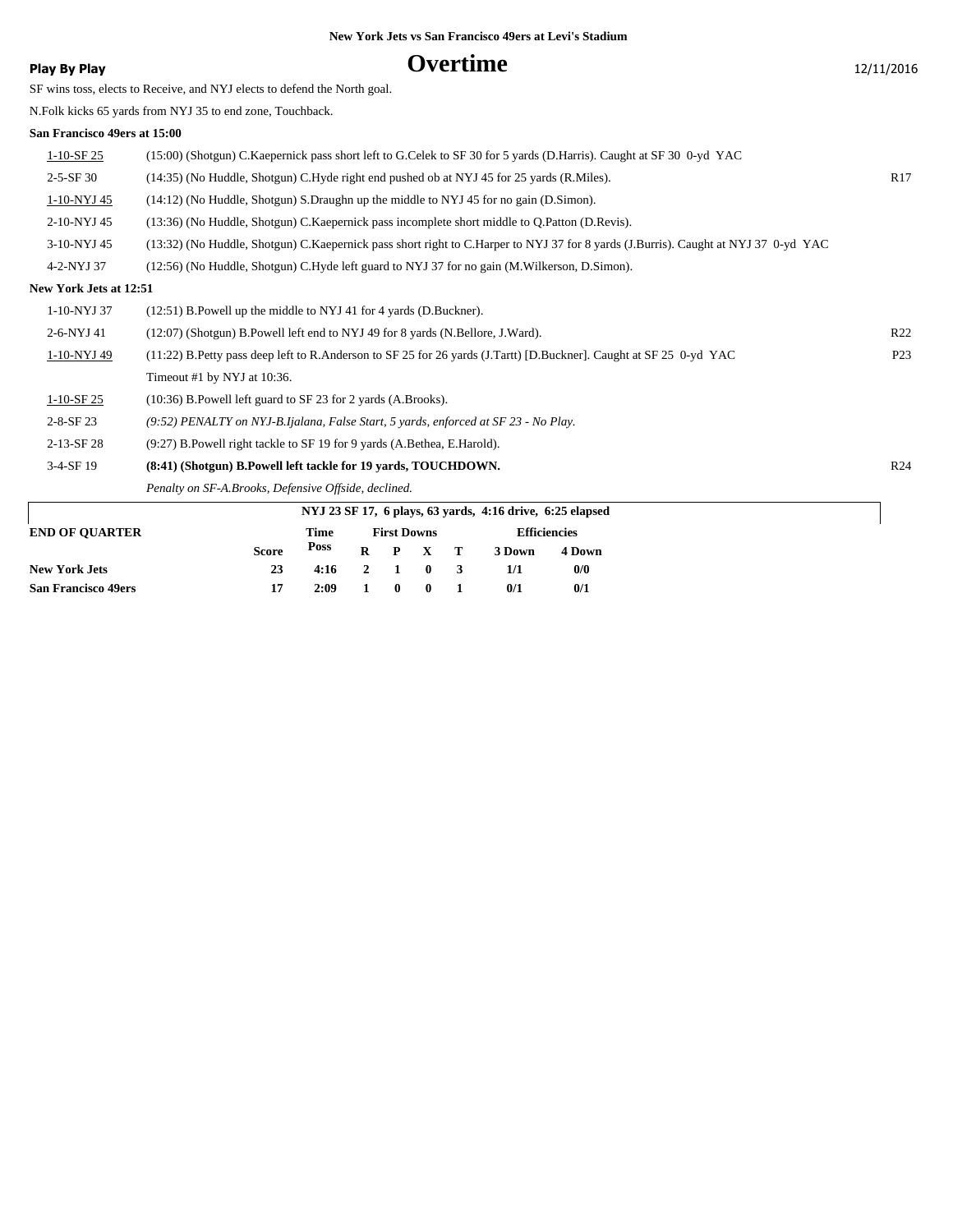# **Miscellaneous Statistics Report**

**New York Jets vs San Francisco 49ers 12/11/2016 at Levi's Stadium**

# **Ten Longest Plays for New York Jets**

| Yards | 0tr | <b>Play Start</b>        | <b>Play Description</b>                                                                                                                                                                                                                     |
|-------|-----|--------------------------|---------------------------------------------------------------------------------------------------------------------------------------------------------------------------------------------------------------------------------------------|
| 40    |     | $3 - 3 - 18 - SF - 43$   | (8:55) (Shotgun) B.Petty pass deep left to R.Anderson to SF 3 for 40 yards (A.Bethea). Caught at SF 6 3-yds YAC                                                                                                                             |
| 26    |     | 5 1-10-NYJ 49            | (11:22) B.Petty pass deep left to R.Anderson to SF 25 for 26 yards (J.Tartt) [D.Buckner]. Caught at SF 25 0-yd YAC                                                                                                                          |
| 20    |     | 3 3-11-NYJ 20            | (2:25) (Shotgun) B.Petty pass deep right to B.Marshall pushed ob at NYJ 40 for 20 yards (R.Robinson).<br>Penalty on SF-T.Brock, Illegal Use of Hands, declined. Caught at NYJ 38 2-yds YAC                                                  |
| 19    |     | 5 3-4-SF 19              | (8:41) (Shotgun) B.Powell left tackle for 19 yards, TOUCHDOWN.<br>Penalty on SF-A.Brooks, Defensive Offside, declined.                                                                                                                      |
| 16    |     | 2 1-10-NYJ 20            | (2:00) (Shotgun) B.Petty pass deep middle to O.Enunwa to NYJ 36 for 16 yards (A.Bethea). Caught NYJ 36 0-yd YAC<br>The Replay Official reviewed the pass completion ruling, and the play was Upheld. The ruling on the field was confirmed. |
| 16    |     | 3 1-10-NYJ 37            | $(12:17)$ B. Powell left end to SF 47 for 16 yards $($ J. Ward $)$ .                                                                                                                                                                        |
| 14    |     | $2 \quad 1 - 10 - NYJ6$  | (2:07) (Shotgun) B.Petty pass short left to B.Bostick to NYJ 20 for 14 yards (A.Bethea). Caught at NYJ 20 0-yd YAC                                                                                                                          |
| 14    |     | 2 1-10-NYJ 36            | (1:26) (Shotgun) B.Petty pass short right to R.Anderson to 50 for 14 yards (T.Brock). Caught NYJ 50 0-yd YAC                                                                                                                                |
| 14    |     | 4 2-12-SF 29             | (8:01) (Shotgun) B.Petty pass short middle to A.Seferian-Jenkins to SF 15 for 14 yards (J.Tartt). Caught at SF 24 9-yds YAC                                                                                                                 |
| 13    |     | $1 \quad 2 - 8 - NYJ$ 36 | (4:55) R.Anderson left end to NYJ 49 for 13 yards (R.Blair).                                                                                                                                                                                |

# **Ten Longest Plays for San Francisco 49ers**

| Yards | <b>Otr</b> | <b>Play Start</b>              | <b>Play Description</b>                                                                                                  |
|-------|------------|--------------------------------|--------------------------------------------------------------------------------------------------------------------------|
| 47    |            | 1 1-10-SF 49                   | (11:34) (No Huddle, Shotgun) C.Hyde left tackle to NYJ 4 for 47 yards (M.Gilchrist).                                     |
| 43    |            | 2 1-10-SF 25                   | (7:28) (Shotgun) C.Hyde right end pushed ob at NYJ 32 for 43 yards (M.Gilchrist).                                        |
| 30    |            | $1 \quad 1 - 10 - SF$ 37       | (7:57) (Shotqun) C.Kaepernick pass deep middle to B.Bell to NYJ 33 for 30 yards (C.Pryor). Caught at NYJ 43 10-yds YAC   |
| 27    |            | 1 1-10-NYJ 49                  | (:21) (Shotgun) C.Kaepernick pass short middle to J.Kerley pushed ob at NYJ 22 for 27 yards (B.Skrine). Caught at NYJ 40 |
| 25    |            | $5$ 2-5-SF 30                  | (14:35) (No Huddle, Shotqun) C.Hyde right end pushed ob at NYJ 45 for 25 yards (R.Miles).                                |
| 20    |            | 1 2-4-SF 31                    | (:57) (No Huddle, Shotgun) C.Hyde right end to NYJ 49 for 20 yards (M.Gilchrist).                                        |
| 19    |            | $1 \quad 1 - 10 - SF$ 30       | (12:08) (No Huddle, Shotgun) C.Kaepernick pass short right to Q.Patton to SF 49 for 19 yards (D.Revis). Caught at SF39   |
| 18    |            | $2 \quad 1 - 15 - SF \quad 36$ | (4:23) (Shotgun) C.Hyde right tackle to NYJ 46 for 18 yards (D.Lee).                                                     |
| 13    |            | $1 \quad 1 - 10 - SF$ 12       | (1:58) (Shotgun) C.Kaepernick right guard to SF 25 for 13 yards (M.Wilkerson).                                           |
| 11    |            | 1 1-10-SF 19                   | (12:34) (Shotgun) C.Hyde left guard to SF 30 for 11 yards (C.Pryor).                                                     |

|                |                 | <b>Touchdown Scoring Information</b> |     |            |                        | <b>Offense</b> |                          | Defense      | <b>Special Teams</b> |            |              |           |                    |              |              |               |
|----------------|-----------------|--------------------------------------|-----|------------|------------------------|----------------|--------------------------|--------------|----------------------|------------|--------------|-----------|--------------------|--------------|--------------|---------------|
| <b>VISITOR</b> |                 | New York Jets                        |     |            |                        |                |                          |              | 0                    |            | 0            |           |                    |              |              |               |
| <b>HOME</b>    |                 | San Francisco 49ers                  |     |            |                        |                |                          |              | 0                    |            | 0            |           |                    |              |              |               |
|                |                 | <b>Player Scoring Information</b>    |     |            |                        |                |                          |              |                      |            |              |           |                    |              |              |               |
|                | Club Player     |                                      | TD. | Rush<br>TD | <b>Rec KO TD</b><br>TD |                | <b>Punt Int TD</b><br>TD |              | <b>Fum</b><br>TD     | Misc<br>TD | FG           | <b>XP</b> | 2Pt<br><b>Rush</b> | 2Pt -<br>Rec | Sfty         | <b>Points</b> |
| NYJ            | <b>B.Powell</b> |                                      | 0   |            | 0                      | 0              | 0                        | 0            | 0                    | 0          | 0            | 0         | 0                  | 0            | 0            | 12            |
| NYJ            | N.Folk          |                                      | 0   | 0          | 0                      | 0              | 0                        | $\mathbf{0}$ | 0                    | 0          | 3            | 0         | 0                  | 0            | 0            | 9             |
| NYJ            | <b>B.Petty</b>  |                                      | 0   | 0          | 0                      | $\mathbf{0}$   | 0                        | $\mathbf{0}$ | 0                    | 0          | $\mathbf{0}$ | 0         |                    | 0            | 0            | 2             |
| SF             | S.Draughn       |                                      | 0   |            | 0                      | $\mathbf{0}$   | 0                        | $\Omega$     | 0                    | 0          | $\mathbf{0}$ | 0         | 0                  | 0            | 0            | 6             |
| <b>SF</b>      | C.Hyde          |                                      | 0   | 0          |                        | $\mathbf{0}$   | $\mathbf{0}$             | $\mathbf{0}$ | 0                    | 0          | $\mathbf{0}$ | 0         | 0                  | 0            | $\mathbf{0}$ | 6             |
| <b>SF</b>      | P.Dawson        |                                      | 0   | 0          | 0                      | 0              | 0                        | 0            | 0                    | 0          | 1            | 2         | 0                  | 0            | 0            | 5             |

| <b>Possession Detail</b>    | <b>First Half</b> |       | <b>Second Half</b> |      | Game           |       |  |  |
|-----------------------------|-------------------|-------|--------------------|------|----------------|-------|--|--|
|                             | <b>Visitor</b>    | Home  | <b>Visitor</b>     | Home | <b>Visitor</b> | Home  |  |  |
| Largest Lead                | 0                 | 14    | 6                  | 11   | 6              | 14    |  |  |
| Drives Leading              | 0                 |       | 0                  | 4    | 0              | 11    |  |  |
| Time of Possession Leading  | 0:00              | 13:13 | 0:00               | 8:48 | 0:00           | 22:01 |  |  |
| Largest Deficit             | $-14$             | 0     | $-11$              | -6   | $-14$          | -6    |  |  |
| Drives Trailing             | 6                 | 0     | 4                  | 0    | 10             | 0     |  |  |
| Time of Possession Trailing | 15:51             | 0:00  | 20:34              | 0:00 | 36:25          | 0:00  |  |  |
| Times Score Tied Up         |                   | 0     |                    |      |                |       |  |  |
| Lead Changes                |                   |       |                    |      |                |       |  |  |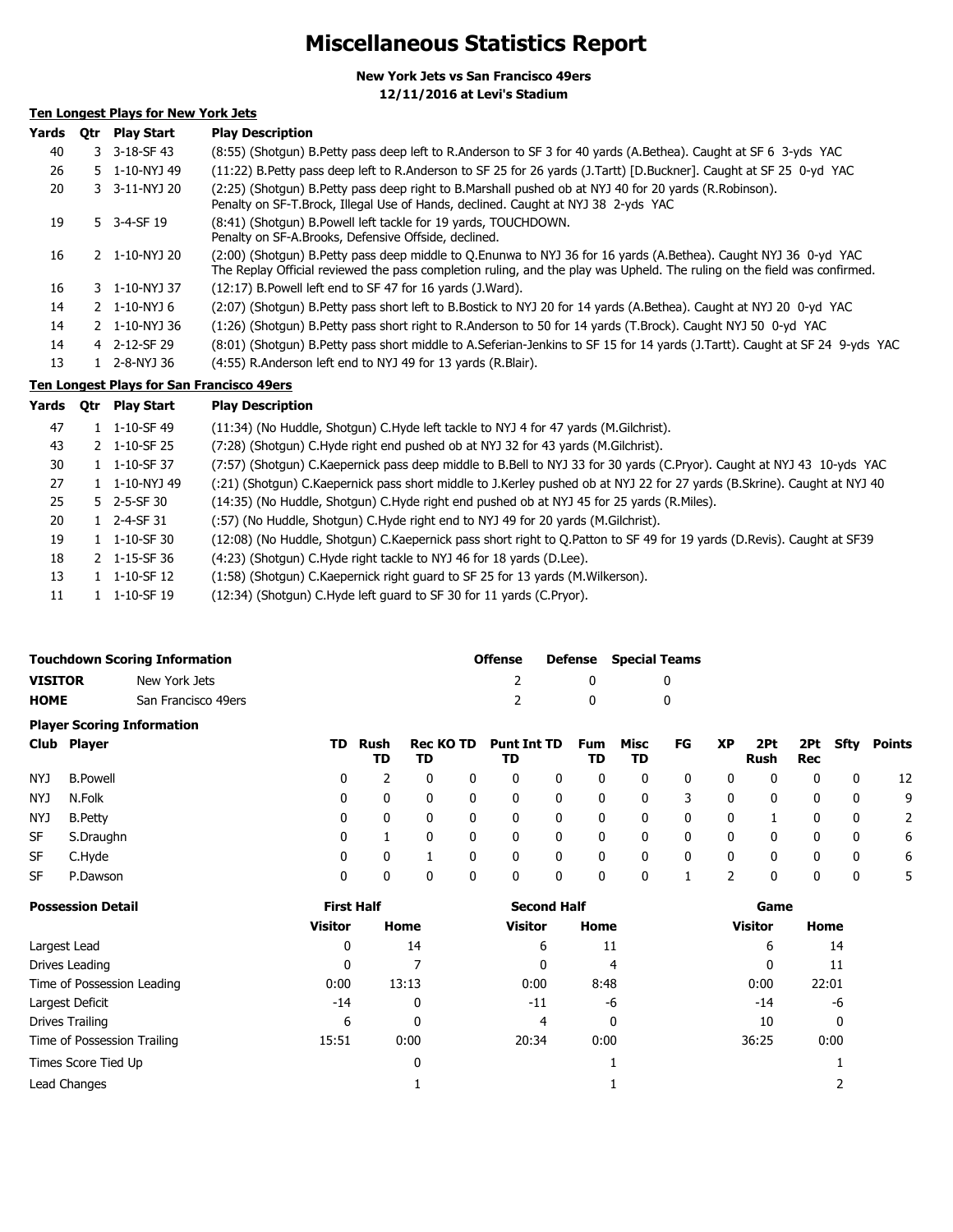# **Playtime Percentage**

*Percent of playtime per player on offense, defense and special teams*

**New York Jets San Francisco 49ers**

|                    |           |    | <b>Offense</b> |    | <b>Defense</b> | <b>Special Teams</b> |     |                 |           |    | <b>Offense</b> |    | <b>Defense</b> | <b>Special Teams</b> |     |
|--------------------|-----------|----|----------------|----|----------------|----------------------|-----|-----------------|-----------|----|----------------|----|----------------|----------------------|-----|
| J Carpenter        | G         |    | 84 100%        |    |                | 3                    |     | 10% Z Beadles   | G         |    | 57 100%        |    |                | 5                    | 17% |
| <b>B</b> Ijalana   | Τ         |    | 84 100%        |    |                | 3                    |     | 10% T Brown     | Т         |    | 57 100%        |    |                | 5                    | 17% |
| W Johnson          | Τ         |    | 84 100%        |    |                | 3                    |     | 10% J Garnett   | G         |    | 57 100%        |    |                | 5                    | 17% |
| <b>B</b> Petty     | QB        |    | 84 100%        |    |                |                      |     | C Kaepernick    | QB        |    | 57 100%        |    |                |                      |     |
| <b>B</b> Winters   | G         | 83 | 99%            |    |                | 3                    |     | 10% M Martin    | C         |    | 57 100%        |    |                |                      |     |
| <b>B</b> Marshall  | <b>WR</b> | 78 | 93%            |    |                |                      |     | O Patton        | <b>WR</b> | 49 | 86%            |    |                | 1                    | 3%  |
| <b>B</b> Qvale     | Τ         | 76 | 90%            |    |                | 7                    |     | 23% A Tiller    | G         | 47 | 82%            |    |                | 5                    | 17% |
| Q Enunwa           | <b>WR</b> | 75 | 89%            |    |                |                      |     | G Celek         | TE        | 44 | 77%            |    |                | 12                   | 40% |
| <b>B</b> Powell    | <b>RB</b> | 73 | 87%            |    |                | 3                    |     | 10% J Kerley    | <b>WR</b> | 40 | 70%            |    |                | 7                    | 23% |
| R Anderson         | <b>WR</b> | 64 | 76%            |    |                |                      |     | T Smith         | <b>WR</b> | 30 | 53%            |    |                |                      |     |
| A Seferian-Jenkins | TE        | 38 | 45%            |    |                |                      |     | C Hyde          | <b>RB</b> | 30 | 53%            |    |                |                      |     |
| C Peake            | <b>WR</b> | 35 | 42%            |    |                | 17                   | 57% | S Draughn       | RB        | 27 | 47%            |    |                | 16                   | 53% |
| E Tomlinson        | <b>TE</b> | 29 | 35%            |    |                | 12                   | 40% | C Harper        | <b>WR</b> | 25 | 44%            |    |                |                      |     |
| <b>B</b> Bostick   | TE        | 12 | 14%            |    |                | 8                    | 27% | V McDonald      | TE        | 17 | 30%            |    |                |                      |     |
| <b>B</b> Wilds     | <b>RB</b> | 9  | 11%            |    |                | 5                    | 17% | <b>B</b> Bell   | <b>TE</b> | 13 | 23%            |    |                | 22                   | 73% |
| <b>B</b> Shell     | Τ         | 8  | 10%            |    |                | 3                    | 10% | D Kilgore       | C         | 10 | 18%            |    |                |                      |     |
| M Forte            | RB        | 6  | 7%             |    |                |                      |     | R Streater      | WR        | 8  | 14%            |    |                | 15                   | 50% |
| D Dozier           | G         | 1  | 1%             |    |                | 3                    | 10% | A Burbridge     | <b>WR</b> | 2  | 4%             |    |                | 20                   | 67% |
| D Smith            | <b>WR</b> | 1  | $1\%$          |    |                | 3                    | 10% | J Tartt         | SS        |    |                |    | 84 100%        | 13                   | 43% |
| D Harris           | LB        |    |                |    | 57 100%        | 5                    | 17% | N Bellore       | LB        |    |                |    |                |                      | 33% |
| D Revis            | CB        |    |                |    | 57 100%        |                      |     |                 |           |    |                |    | 84 100%        | 10                   |     |
| L Williams         | DE        |    |                | 55 | 96%            | 4                    | 13% | D Buckner       | DT        |    |                |    | 84 100%        | 8                    | 27% |
| C Pryor            | SS        |    |                | 54 | 95%            | 5                    | 17% | J Ward          | CB        |    |                |    | 84 100%        | 4                    | 13% |
| D Lee              | LB        |    |                | 53 | 93%            | 6                    | 20% | T Brock         | CB        |    |                |    | 84 100%        |                      |     |
| J Burris           | CB        |    |                | 50 | 88%            | 14                   | 47% | A Bethea        | SS        |    |                |    | 84 100%        |                      |     |
| M Wilkerson        | DE        |    |                | 40 | 70%            | 4                    | 13% | A Brooks        | LB        |    |                | 73 | 87%            | 3                    | 10% |
| S Richardson       | DT        |    |                | 39 | 68%            | 5                    | 17% | G Hodges        | LB        |    |                | 61 | 73%            |                      |     |
| J Jenkins          | LB        |    |                | 39 | 68%            |                      |     | E Harold        | LB        |    |                | 47 | 56%            |                      |     |
| F Bishop           | LB        |    |                | 34 | 60%            |                      |     | R Robinson      | CВ        |    |                | 46 | 55%            | 9                    | 30% |
| M Williams         | CB        |    |                | 32 | 56%            | 6                    | 20% | C Jones         | DT        |    |                | 44 | 52%            | 3                    | 10% |
| M Gilchrist        | FS        |    |                | 30 | 53%            | 2                    | 7%  | G Dorsey        | <b>NT</b> |    |                | 43 | 51%            |                      |     |
| R Miles            | SS        |    |                | 20 | 35%            | 27                   | 90% | R Blair         | DT        |    |                | 39 | 46%            | 3                    | 10% |
| D Simon            | <b>NT</b> |    |                | 19 | 33%            | 5                    | 17% | A Lynch         | LB        |    |                | 24 | 29%            |                      |     |
| <b>B</b> Skrine    | CB        |    |                | 17 | 30%            | 4                    | 13% | M Wilhoite      | LB        |    |                | 16 | 19%            | 25                   | 83% |
| D Middleton        | SS        |    |                | 13 | 23%            | 16                   | 53% | M Purcell       | NT        |    |                | 11 | 13%            | 13                   | 43% |
| M Catapano         | LB        |    |                | 11 | 19%            | 14                   | 47% | D Johnson       | CB        |    |                | 7  | 8%             | 25                   | 83% |
| <b>B</b> Carter    | LB        |    |                | 4  | 7%             | 27                   | 90% | K Reaser        | <b>CB</b> |    |                | 6  | 7%             | 10                   | 33% |
| A Johnson          | DT        |    |                | 3  | 5%             | 14                   | 47% | T Jerod-Eddie   | DT        |    |                | 2  | 2%             | 5                    | 17% |
| J Martin           | LB        |    |                |    |                | 27                   | 90% | J Shepherd      | DB        |    |                | 1  | $1\%$          | 10                   | 33% |
| A Brown            | LB        |    |                |    |                | 16                   | 53% | V Sunseri       | SS        |    |                |    |                | 19                   | 63% |
| N Marshall         | CB        |    |                |    |                | 16                   | 53% | M Ball          | SS        |    |                |    |                | 16                   | 53% |
| D Roberts          | CB        |    |                |    |                | 13                   | 43% | <b>B</b> Pinion | P         |    |                |    |                | 11                   | 37% |
| T Purdum           | LS        |    |                |    |                | 9                    | 30% | K Nelson        | LS        |    |                |    |                | 11                   | 37% |
| N Folk             | Κ         |    |                |    |                | 9                    | 30% | P Dawson        | Κ         |    |                |    |                | 9                    | 30% |
| L Edwards          | P         |    |                |    |                | 9                    |     | 30% D Harris    | <b>RB</b> |    |                |    |                | 5                    | 17% |